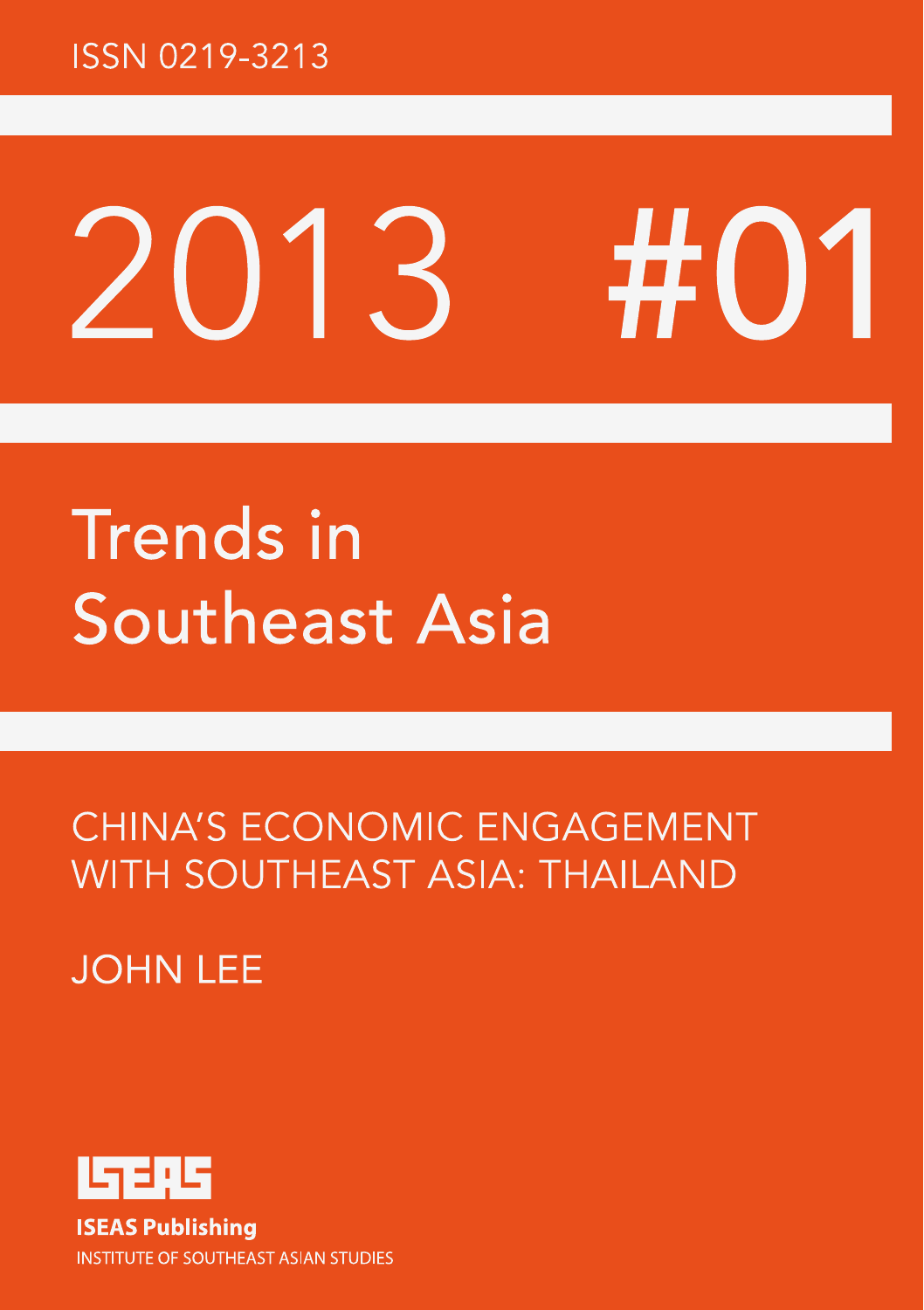*The Institute of Southeast Asian Studies (ISEAS) was established in 1968. It is an autonomous regional research centre for scholars and specialists concerned with modern Southeast Asia. The Institute's research is structured under Regional Economic Studies (RES), Regional Social and Cultural Studies (RSPS) and Regional Strategic and Political Studies (RSPS), and through country-based programmes. It also houses the ASEAN Studies Centre (ASC), Singapore's APEC Study Centre, as well as the Nalanda-Sriwijaya Centre (NSC) and its Archaeology Unit.*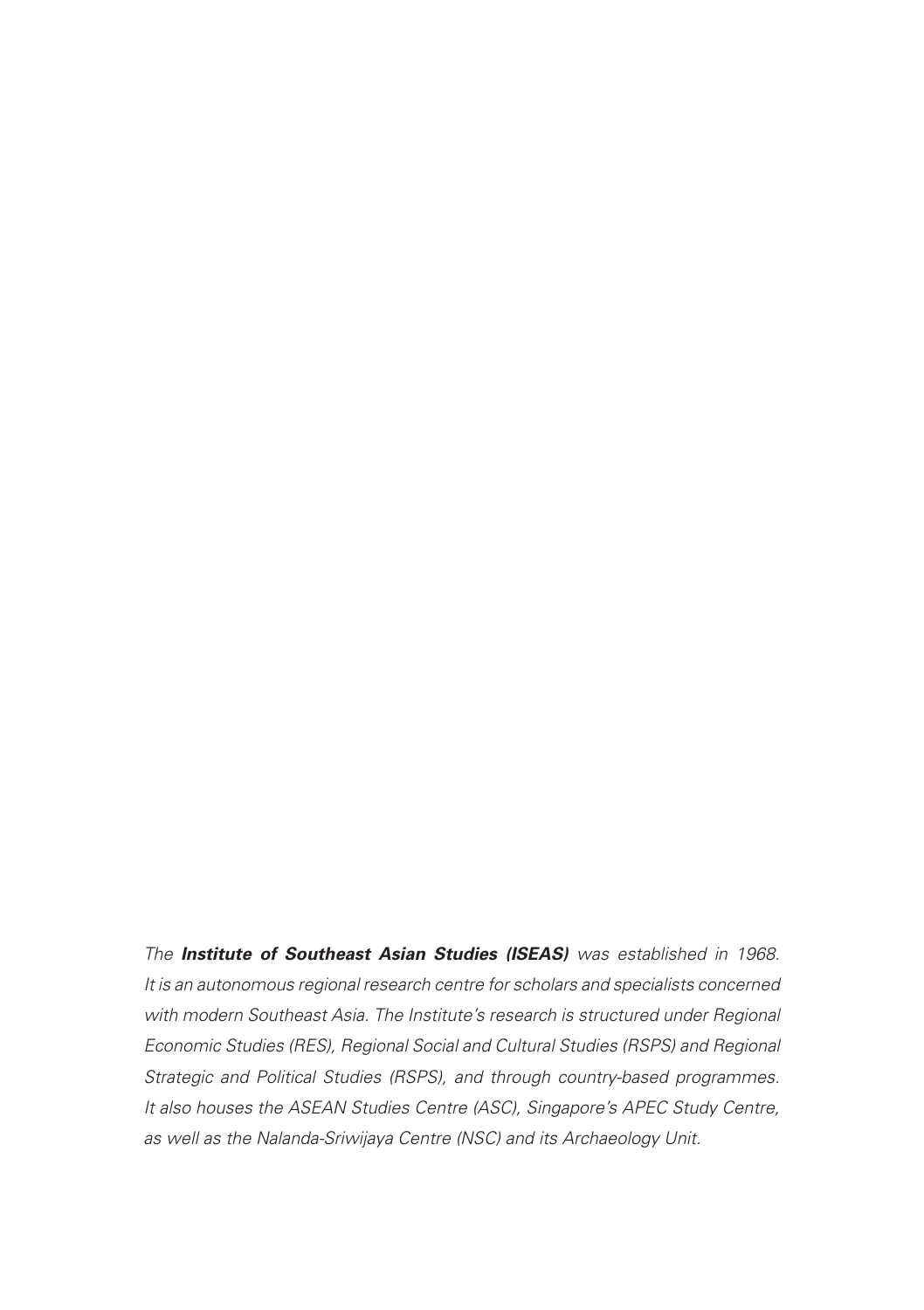## Trends in Southeast Asia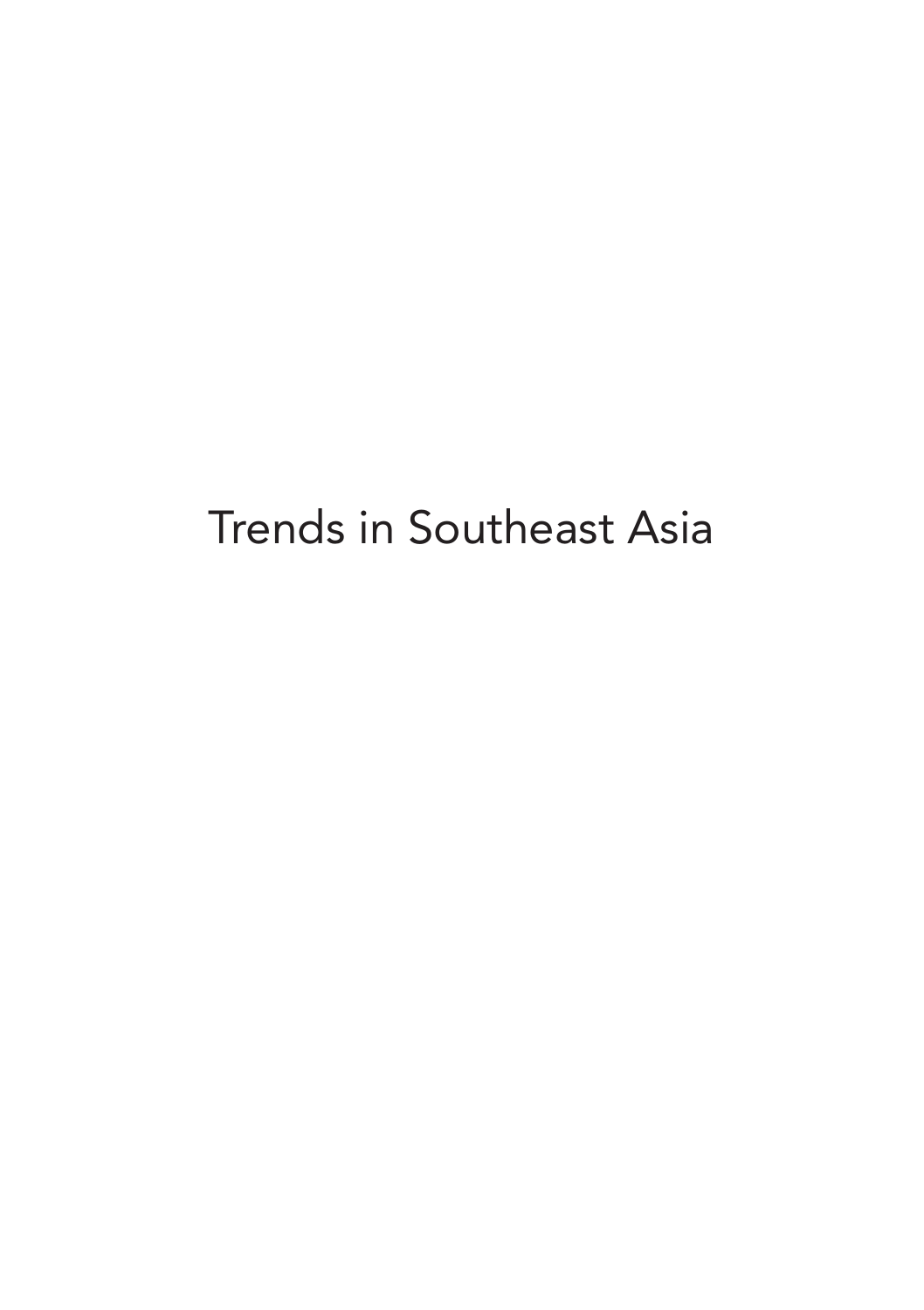Published by: ISEAS Publishing Institute of Southeast Asian Studies 30 Heng Mui Keng Terrace Pasir Panjang, Singapore 119614 publish@iseas.edu.sg http://bookshop.iseas.edu.sg

© 2013 Institute of Southeast Asian Studies, Singapore

All rights reserved. No part of this publication may be reproduced, stored in a retrieval system, or transmitted in any form, or by any means, electronic, mechanical, photocopying, recording or otherwise, without prior permission.

The author is wholly responsible for the views expressed in this book which do not necessarily reflect those of the publisher.

#### **ISEAS Library Cataloguing-in-Publication Data**

China's economic engagement with Southeast Asia : Thailand / John Lee. (Trends in Southeast Asia, 0219-3213 ; 2013: 1)

- 1. Thailand—Foreign economic relations—China.
- 2. China—Foreign economic relations—Thailand.
- 3. Thailand—Commerce—China.
- 4. China—Commerce—Thailand.
- 5. Thailand—Foreign relations—United States.
- 6. United States—Foreign relations—Thailand.
- I. Lee, John.
- II. Series: Trends in Southeast Asia ; 2013: 1.

DS501 I59T no. 1(2013) 2013

ISBN 978-981-4459-92-1 (soft cover)

ISBN 978-981-4459-93-8 (E-book PDF)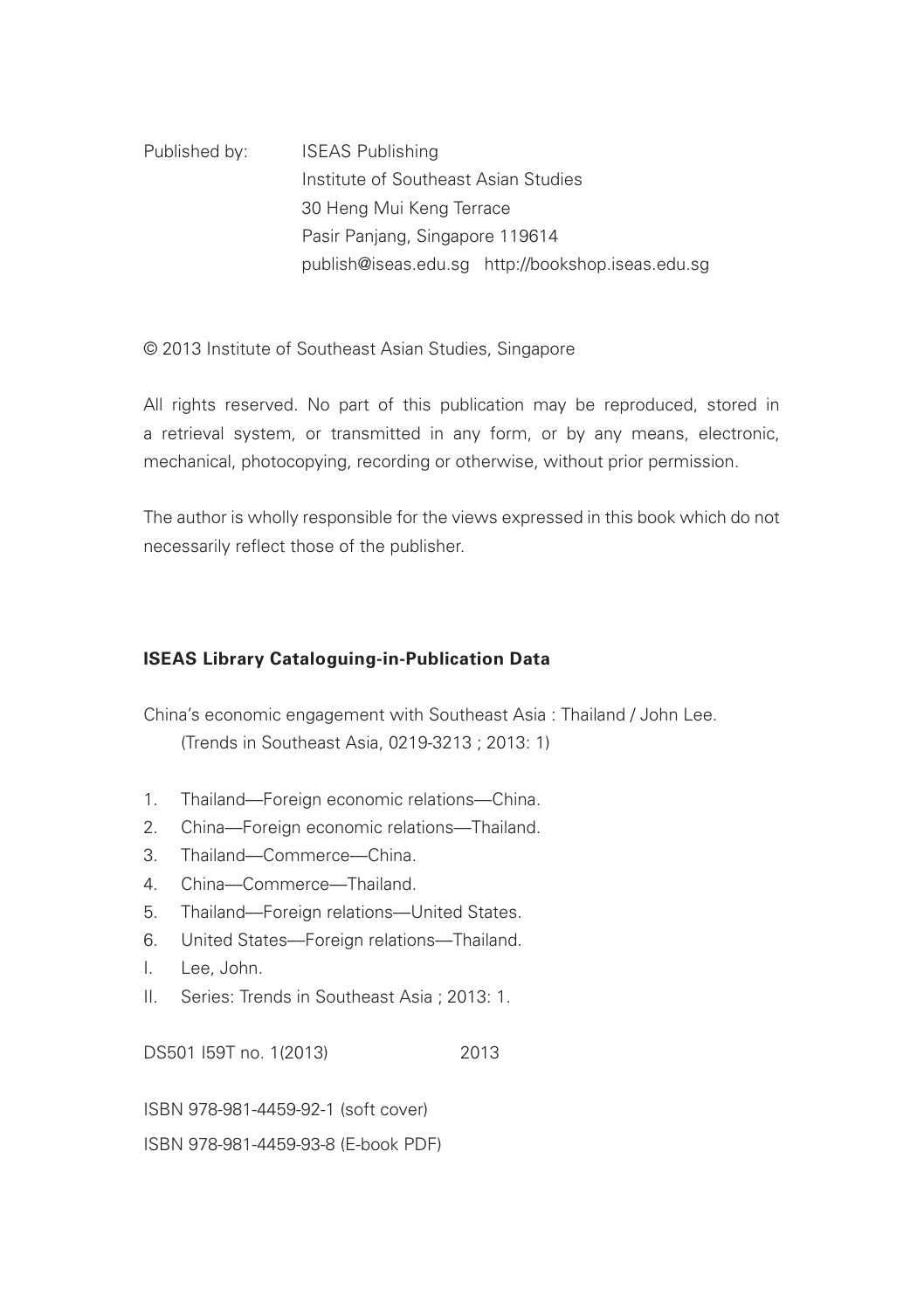### **FOREWORD**

The economic, political, strategic and cultural dynamism in Southeast Asia has gained added relevance in recent years with the spectacular rise of giant economies in East and South Asia. This has drawn greater attention to the region and to the enhanced role it now plays in international relations and global economics.

The sustained effort made by Southeast Asian nations since 1967 towards a peaceful and gradual integration of their economies has had indubitable success, and perhaps as a consequence of this, most of these countries are undergoing deep political and social changes domestically and are constructing innovative solutions to meet new international challenges. Big Power tensions continue to be played out in the neighbourhood despite the tradition of neutrality exercised by the Association of Southeast Asian Nations (ASEAN).

This series—now revamped and redesigned—acts as a platform for serious analyses written by selected authors who are experts in their fields. It is aimed at inspiring policy makers and encouraging scholars to contemplate over the diversity and dynamism of this exciting region.

#### *THE EDITORS*

Series Chairman: Tan Chin Tiong Series Editor: Ooi Kee Beng Editorial Committee: Terence Chong, Francis E. Hutchinson and Daliit Singh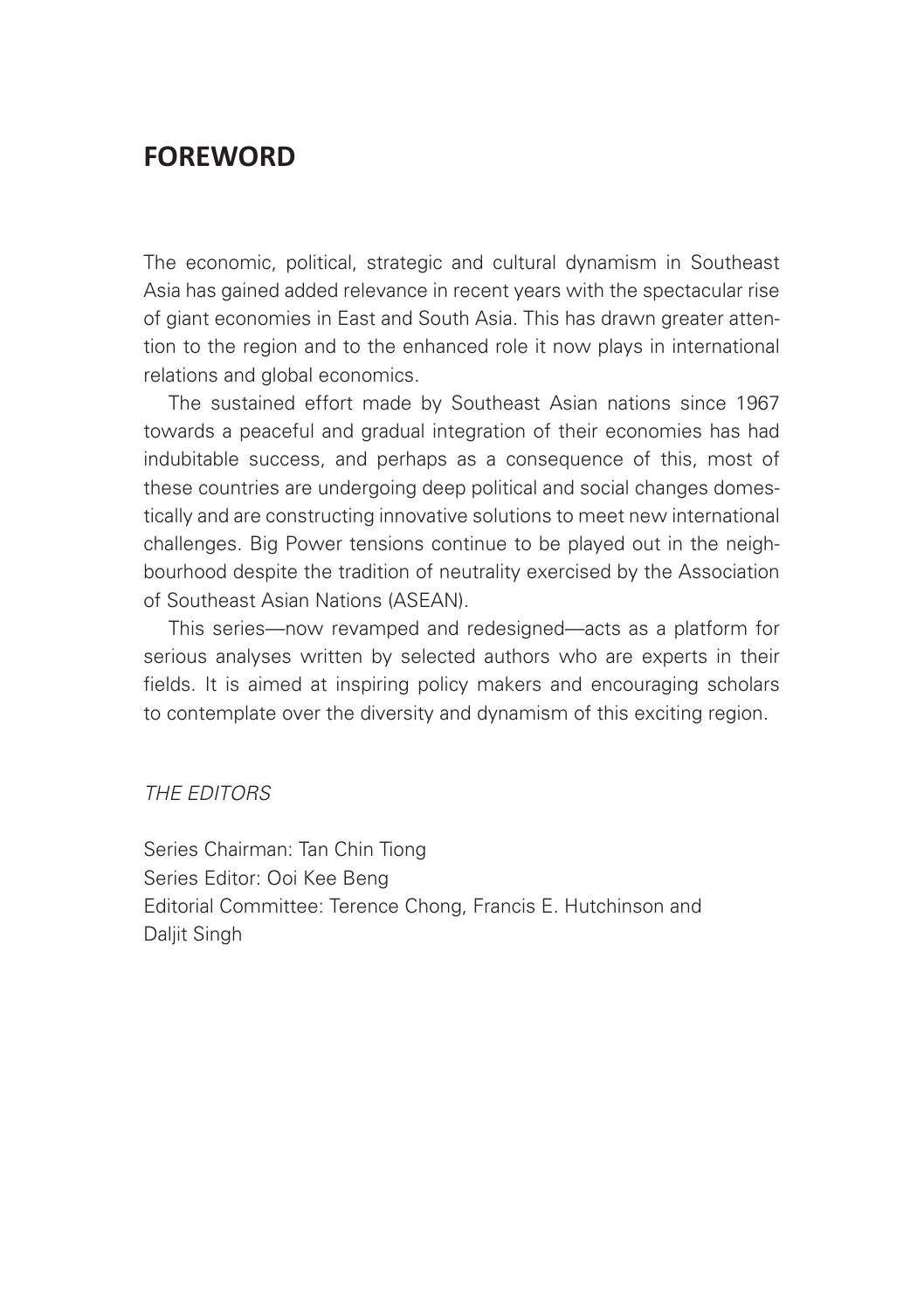### **China's Economic Engagement With Southeast Asia: Thailand**

### **EXECUTIVE SUMMARY**

- There is evidence that China engages in 'economic statecraft' in using tools such as trade and investment to influence strategic and political decisions in so-called 'swing states' in Southeast Asia.
- When it comes to Thailand, Beijing's actual or material capacity to use these economic tools to significantly alter decision-making in Bangkok is limited and frequently overstated. Although the economic relationship with China will grow in importance, the relatively open and diverse nature of the Thai economy offers the country significant trade and investment alternatives that are denied to neighbours such as Cambodia.
- Even so, the perception of Thai reliance on China now and into the foreseeable future differs significantly from reality. In overestimating the importance of the Chinese economy relative to other major economic players in Asia, Bangkok seems to have a disproportionate fear of displeasing Beijing and damaging its political and relationship with China.
- Such a mindset could lead to strains in its security relationship with its American treaty ally, and could inhibit Bangkok's capacity to play a more pro-active role in ASEAN and other multilateral institutions, especially when it comes to regional approaches to addressing awkward but important disagreements vis-à-vis China.

*\* This is the first in a planned series on the theme of "China's economic engagement with Southeast Asia".*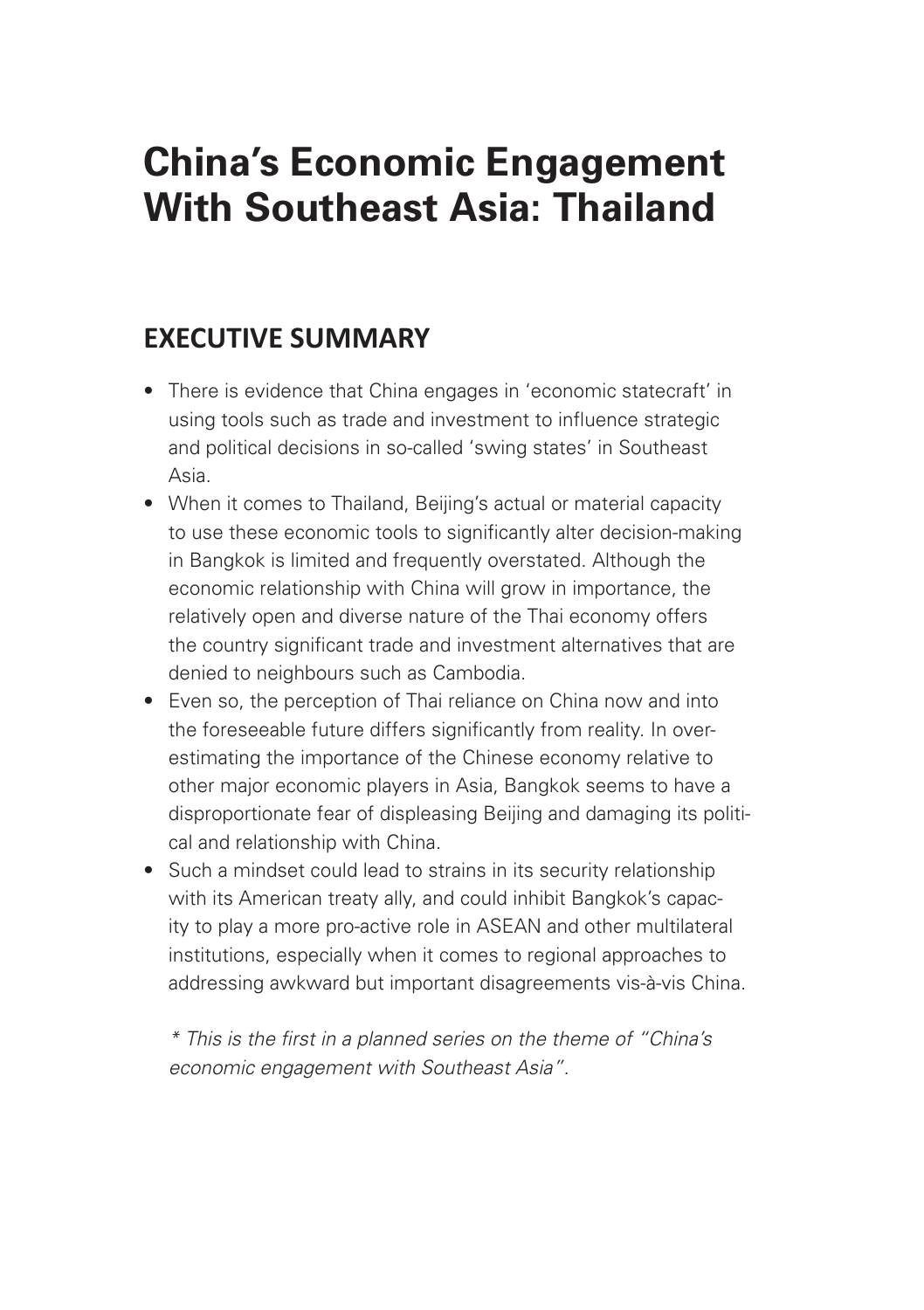### **China's Economic Engagement With Southeast Asia: Thailand**

By John Lee<sup>1</sup>

### **INTRODUCTION**

In a private conversation focusing on relationships with Asian allies in Washington DC last November, a senior official within the White House expressed his frustration with Thailand and offered the personal opinion that the security treaty with Bangkok should be 'ripped up' unless Bangkok showed more preparedness to support American security and economic initiatives in the region.

Although not official policy, such sentiments are not rare amongst influential Asia-hands in Washington DC. The view is also shared by many commentators who believe that Thailand is slowly but surely drifting towards China, and away from the United States. Typical examples include analyst David Fullbrook who predicted that "As trade and investment grow… China's economic gravity will wrest Thailand from a century of Western embrace.<sup>"2</sup> Bronson Percival argues that Bangkok "eagerly snuggles up to China so as to reap the benefits of an emerging Sino-centric order."3

<sup>1</sup> Dr. John Lee is a visiting fellow at ISEAS. He is also the Michael Hintze Fellow and Associate Professor at the Centre for International Security Studies, University of Sydney; non-resident senior fellow at the Hudson Institute in Washington DC; and Director of the Kokoda Foundation strategic and defence think-tank in Canberra.

<sup>2</sup> David Fullbrook, "Thailand in China's Embrace," *Asia Times Online*, April 9, 2004.

<sup>3</sup> Bronson Percival, *The Dragon Looks South: China and Southeast Asia in the New Century* (Westport, CT: Praeger Security International, 2007), p. 46.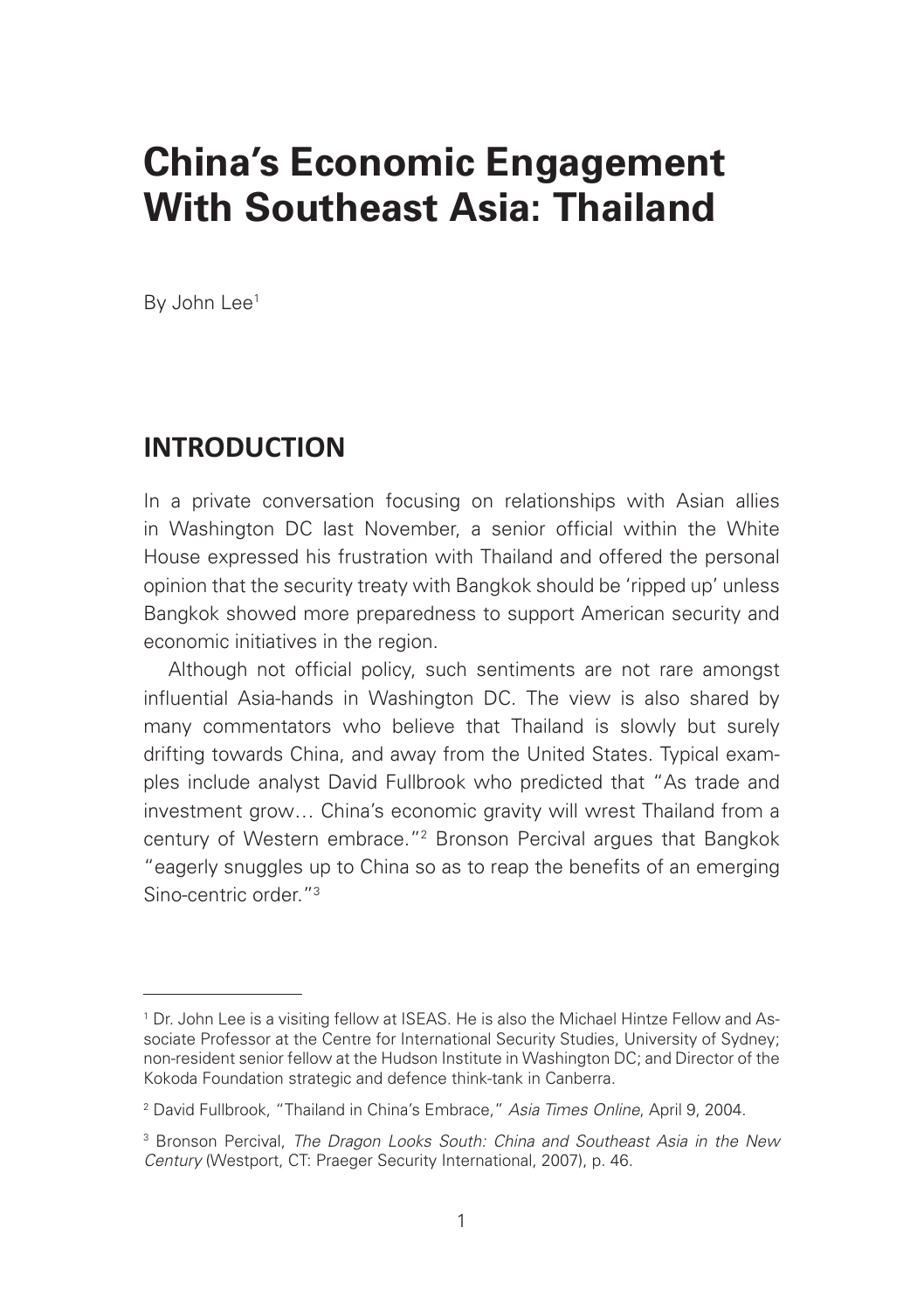This issue of *Trends in Southeast Asia* examines Chinese commercial activity in Thailand: the nature and scale of such activity; possible political and strategic motivations behind these; and the extent to which Chinese commercial activity is allowing Beijing greater leverage and influence over Thailand's future strategic and political options. The paper argues that although Chinese economic activity in Thailand will continue to grow, the material capacity for Beijing to use economic or commerce to coerce Bangkok into making political or strategic decisions that Bangkok would not otherwise make is limited, and will remain so for the foreseeable future.

Moreover, the capacity of Beijing to use economic and commercial means to *persuade* or else *seduce* Thailand is often overstated even by the Thais themselves. In reality, the relatively open and diverse nature of Thailand's economy offers the country considerable trade and investment alternatives in addition to the significant opportunities presented by China.

Indeed, perception can often deviate from reality. Thailand rightly rejects any emerging strategic or military coalition explicitly aimed against China in the absence of extreme and prolonged Chinese regional provocation. But in overestimating the current and foreseeable importance of China to its own economy, resulting in a growing and possibly overriding fear of displeasing Beijing and/or missing out on emerging economic opportunities, Bangkok could well find itself being viewed as an increasingly disappointing ally for Washington, and an absent and progressively irrelevant player within various ASEAN-led institutions. If that occurs, Bangkok's emerging mindset of seeking the benefits of China's economic rise without pro-actively and constructively addressing the strategic risks could lose Bangkok old and/or contemporary friends, and achieve the opposite of what its risk-minimisation strategy is designed to do.

### **THAILAND'S STRATEGIC MINDSET**

Thailand's status as one of five formal American treaty allies in Asia can give rise to the narrative that Bangkok was, until recently, resolutely in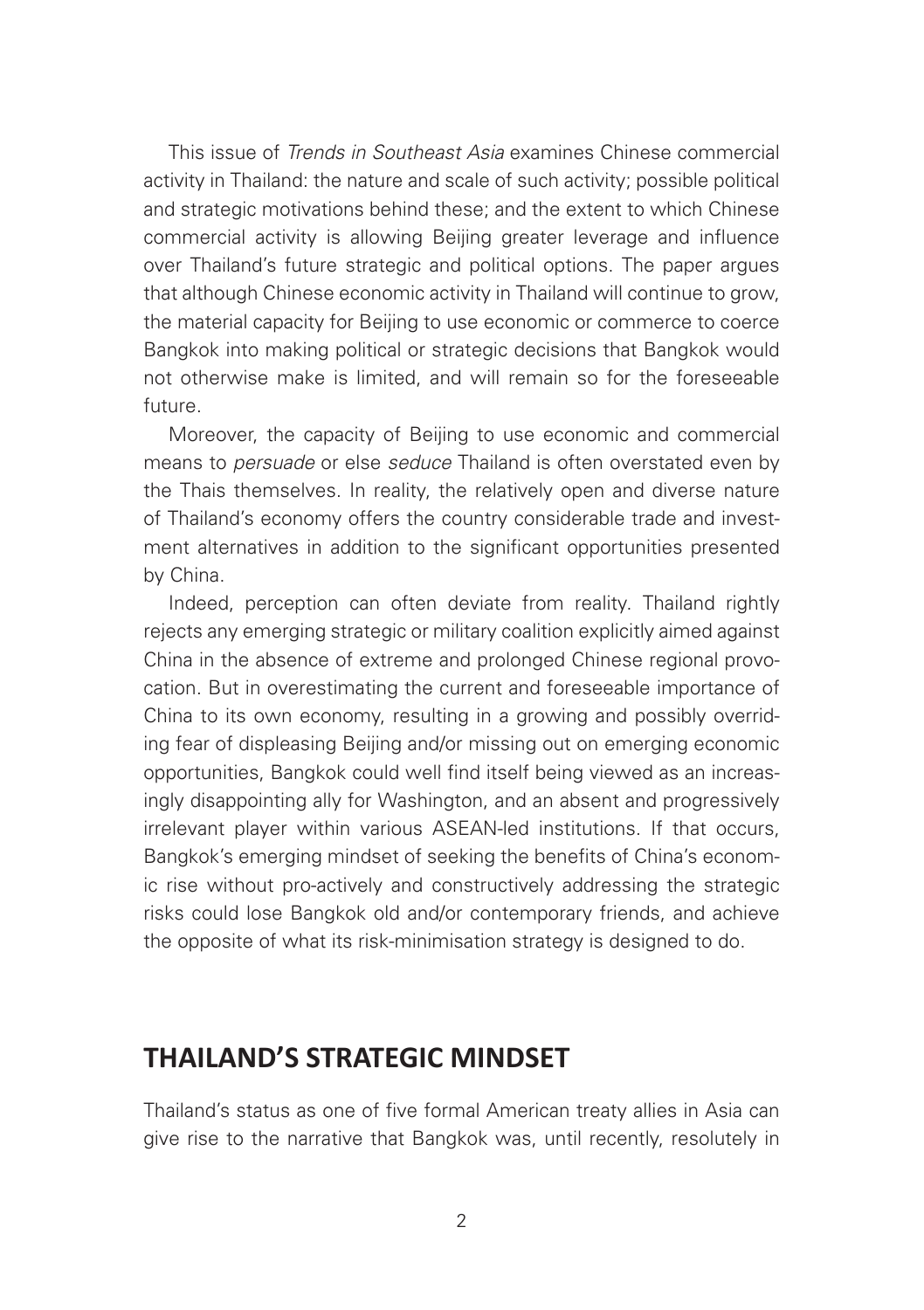Washington's strategic camp for over five decades. In reality, the use of skilful diplomacy and engagement with greater powers to protect the Thai Kingdom from external subjugation is deeply embedded in Thai strategic history, culture and mind-set.

It is highly revealing that the Kingdom of Siam (as it was then known) held on to much of its sovereignty during the height of European colonialism in the nineteenth century, bucking the trend of colonisation being imposed on all its Southeast Asian neighbours. The deftness of political, strategic and cultural diplomacy used to manage relations with imperial Russia, Germany, Britain and France during the reign of King Rama V (1868-1910) continues to serve as a source of historical pride, and as a model of small-power statecraft for Bangkok. At the conclusion of World War One, Siam's support for the allies meant that it stood at the victory table during the signing of the Treaty of Versailles despite its token involvement, having only declared war against the Central powers on July 22, 1917. With its standing strengthened as a founding member of the post-war League of Nations, Siam successfully concluded favourable amendments to treaties with colonial powers Britain and France, leading to restoration of its full sovereignty by the mid-1920s. The principles of pro-actively engaging with great powers active in Asia and of responding to changes in the balance of power by hedging accordingly in order to retain its capacity to resist foreign subjugation remains at the heart of Thailand's strategic thought.

Bangkok's strategic decisions after World War Two should be understood in this light. The post-WWII period was dominated by threats of communism and regional instability. In 1954, Thailand became a founding member of the now defunct South East Asian Treaty Organisation (SEATO), the primary objective of which was to contain the spread of communism. The foundations of its ongoing alliance with the US can be traced back to the so-called *Manila Pact* arrangements under SEATO which contained a collective security clause in the event of attack against signatories, and the *1962 Communique* between then Thai Foreign Minister Thanat Khoman and American Secretary of State Dean Rusk which referred to a common Communist threat in the region. Although the current status of the *1962 Communique* is ambiguous in the contemporary environment where a communist threat is lacking, it is clear that the prin-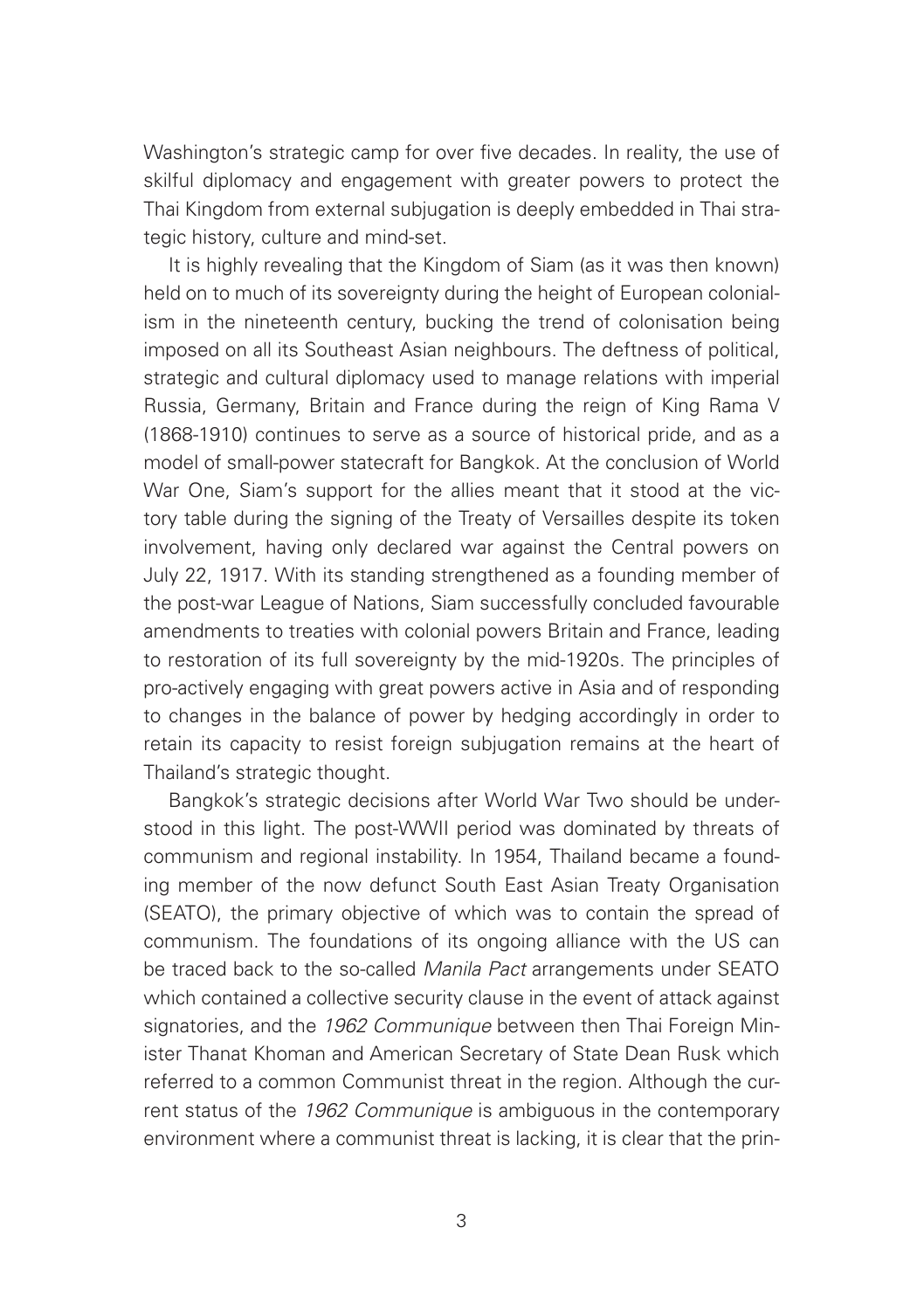ciples of the *Manila Pact* remain the framework for the modern application of the US-Thai alliance.

Although keen to preserve the alliance with Washington, Bangkok nevertheless wants to ensure that the alliance does not become an obstacle to improving relations with China – leading to confusion as to where Thailand's loyalty might lie in the future. Despite being one of Washington's five treaty allies in Asia, Bangkok has one of the closest diplomatic and defence relationships with Beijing of all the ASEAN member states even if America remains the more important bilateral security partner of Thailand's by some distance. Thailand is also diversifying its arms suppliers away from American and European sources, even if more advanced arms purchases continue to be from traditional Western companies.<sup>4</sup>

More recently, Thailand has showed a reluctance to take the lead in organisations such as ASEAN when awkward issues with China are raised, despite being one of the founding members. It has also only shown greater willingness to actively support American military actions that are not focused in the Asia-Pacific, such as Bangkok's offer of logistical and refuelling support for coalition forces during Operation Enduring Freedom against the Taliban in 2001 and offer of 447 military personnel to bolster the 'Coalition of the Willing' against the Saddam Hussein regime in Iraq in 2003. Although these measures are designed to manage and preserve

<sup>4</sup> For example, Bangkok put in an order for 200 T-84 Chinese and Ukrainian produced tanks, with the first shipment completed in May 2013, and the second completing the training unit and fully equipping the first shipment by 2015. In early 2012, Thailand and China disclosed a program to develop rockets and multiple launchers for those rockets. In March 2013, an article in the state-run and state-owned *China Daily* reported that the Thai navy placed an order for a Chinese 053-class frigate, with the article's author boasting that the low-cost reliability of China-made arms are successfully undercutting American and European rivals. See Tamir Eshel, "Main Battle Tanks Moving East," *Defence Update*, January 14, 2013 <http://defense-update.com/20130114\_main-battletanks-moving-east.html> accessed June 11, 2013; Chen Boyuan, "Chinese arms exporters enjoy growing recognition," *China Daily*, March 5, 2013 <http://www.china.org. cn/china/2013-03/05/content\_28136304.htm> accessed June 11, 2013.

It should be borne in mind that the Sino-Thai military-to-military relationship first blossomed from the late 1970s onwards, largely due to the convergence of security interests following the Vietnamese invasion and occupation of Cambodia in December 1978. See Chulacheeb Chinwanno, "Thai-Chinese Relations: Security and Strategic Partnership," *RSIS Working Paper No. 155*, March 24, 2008 <http://www.rsis.edu.sg/ publications/WorkingPapers/WP155.pdf> accessed July 19, 2013.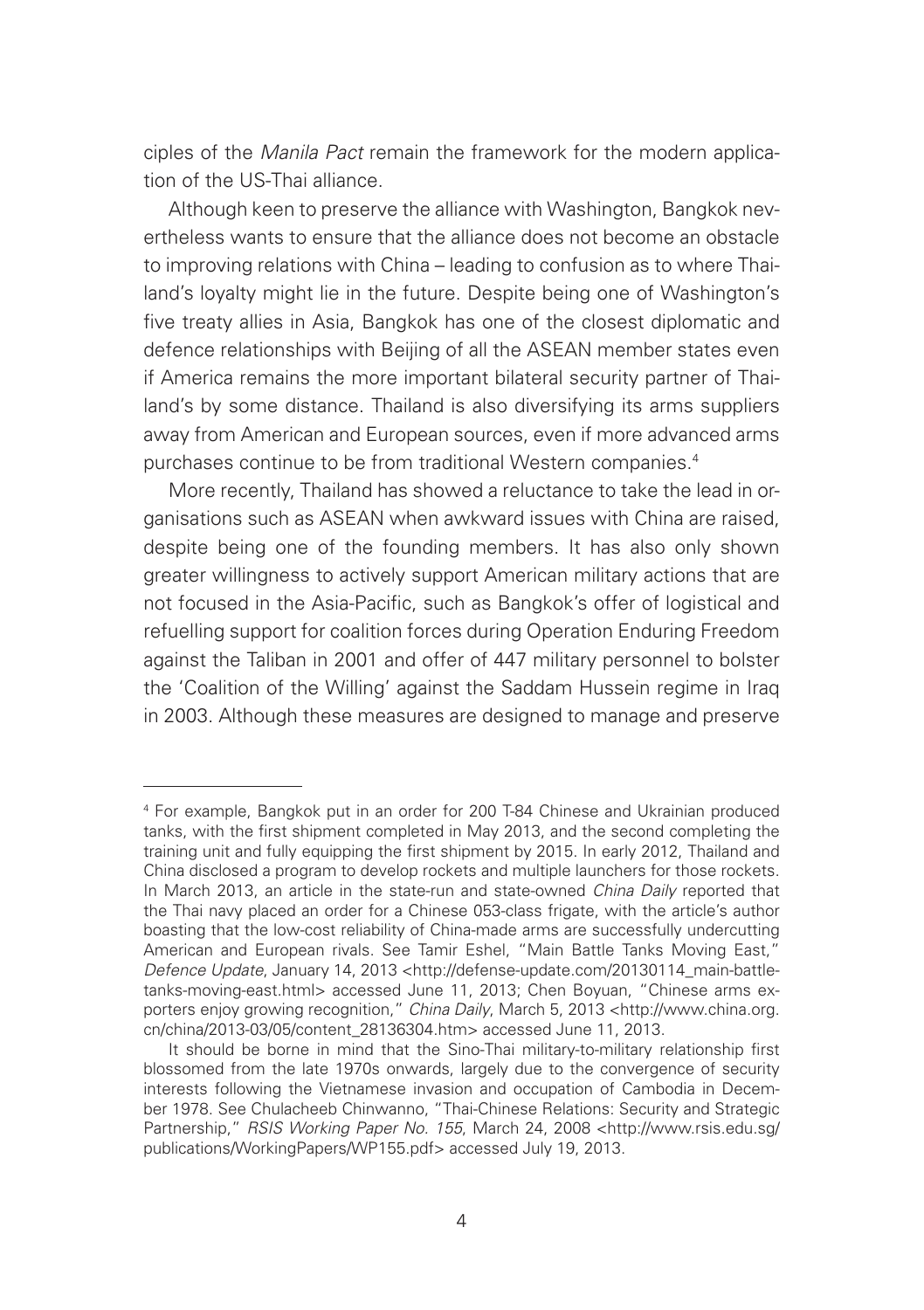the alliance with America, Bangkok is keen to reinterpret commitments in ways that do not place it in the sights of American strategic rivals, especially China.<sup>5</sup>

Thai statecraft has frequently been described as 'bending with the wind'.6 Referred to as a 'foreign policy in transition',7 Bangkok's perceived need to balance between China and America would not be so great were it not for the economic lure, and perhaps coercive economic tools, at China's disposal. In contemporary times, Thai strategic objectives have been redefined to ensure that it adjust to China's rise in ways that will not jeopardise its own economic prospects and opportunities. The Thai desire to "manage its relationship with the United States in a way that facilitates closer ties with China"<sup>8</sup> as Evelyn Goh put it, gained strong momentum after the 1997 Asian Financial Crisis when China decided not to devaluate its currency, even as America did little to assist its ally while capital flows rushed out of the country. The remainder of this *Paper* is therefore devoted to examining the nature and scale of current Chinese economic activity in Thailand, and the strategic and political implications of these for the present and the future.

<sup>5</sup> For example, the 2012 *Joint Vision Statement for the Thai-US Defence Alliance* signed by then Secretary of Defence Leon Panetta and Thai Defence Minister Sukumpol Suwanatat steers away from the rationale of a major threat in reaffirming the alliance. The Joint Statement "supports Thailand's position as a regional leader" for the maintenance of regional stability and encourages cooperation on softer security threats such as peacekeeping. While supporting an increase in bilateral readiness and interoperability of the two militaries by emphasising multilateral exercises such as Cobra Gold, the statement remains ambiguous on more controversial issues such as Washington's interest in 'flexible basing' throughout the region.

<sup>6</sup> See Ian Storey, "From Strength to Strength: Military Exercises Bolster Sino-Thai Relations,' *China Brief*, Volume XII, Issue 12, June 22, 2012.

<sup>7</sup> "Talk with Pavin: Thailand's Foreign Policy in Transition," *Prachatai*, August 8, 2011 <http://prachatai.com/english/node/2698> accessed June 12, 2013.

<sup>&</sup>lt;sup>8</sup> Evelyn Goh, "Meeting the China Challenge: The US in Southeast Asian Regional Security Strategies," Policy Studies 16, 2005, p. 26.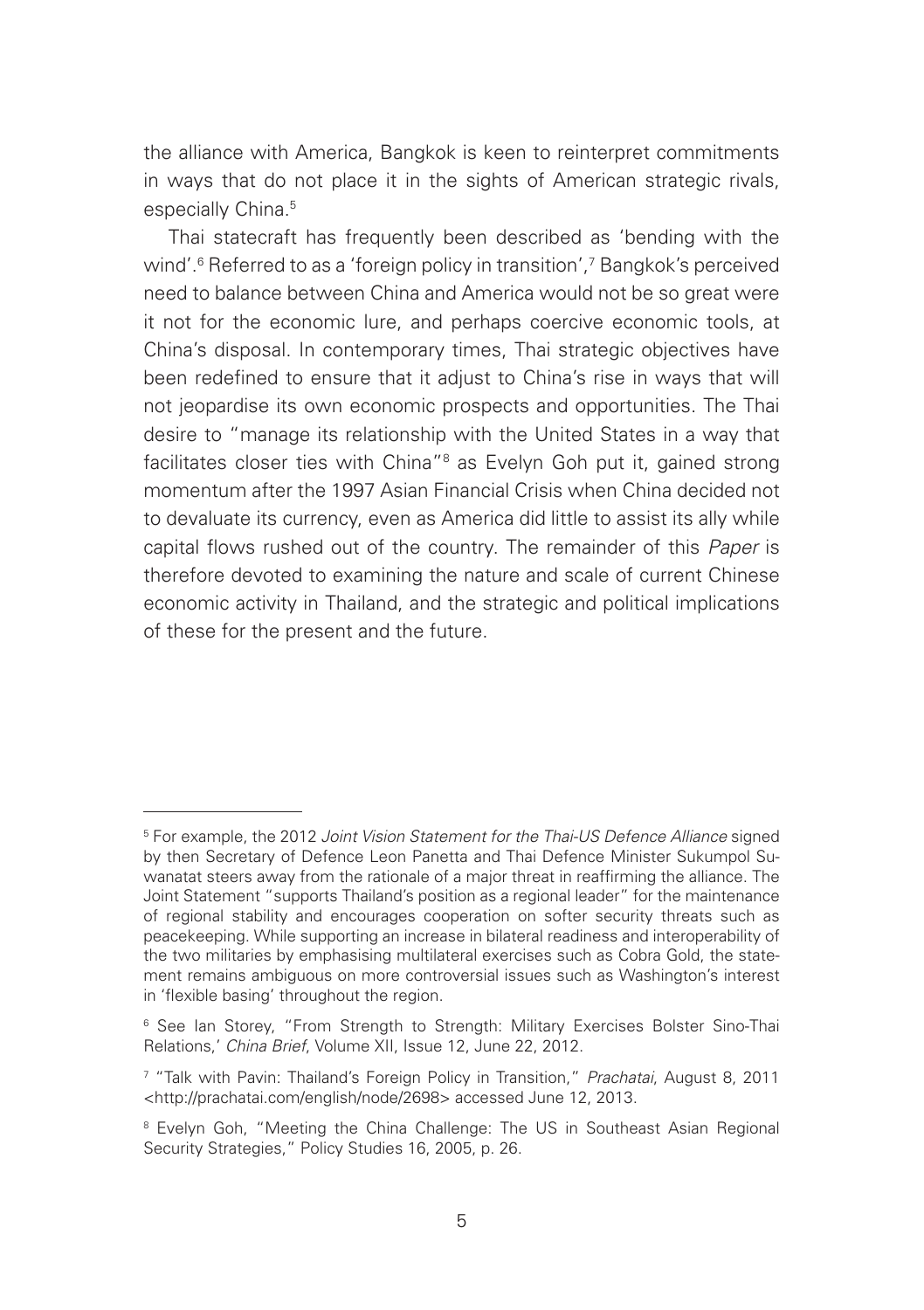### **CHINESE ECONOMIC STATECRAFT**

In September 2010, China halted the export of rare earth metals to Japan during an escalation of an incident in disputed waters in the East China Sea caused by the ramming of a Japanese vessel by a Chinese fishing trawler captain (leading to the latter's detention by the Japanese coast guard.9 ) Over the same sovereignty issues in late 2012, Beijing tacitly supported a widespread boycott of Japanese products over a four-month period, an action which led to a decline in growth of 1% in that quarter for the Japanese economy according to some financial analysts.<sup>10</sup>

Similarly, in May-June 2012, and in the midst of a flare-up between the two countries over sovereignty of the Scarborough Shoal, several tour groups in China cancelled trips to the Philippines while imports of bananas from the Philippines into China were banned on the unusual basis that several crates shipped in April contained pests.<sup>11</sup> Other illustrations of Chinese economic coercion can be located in a study by two academics who found that countries officially receiving the Dalai Lama at the highest political level were consistently punished through a reduction of their exports to China by between 8.1% and 16.9% (depending on the methodology for measurement) for the following two years.<sup>12</sup>

These examples confirm that China is not above the use of overt economic *coercion* to achieve political objectives. However, the use of such coercion entails huge diplomatic costs and can carry negative economic

<sup>9</sup> See Keith Bradsher, "Amid Tension, China Blocks Vital Exports to Japan," *New York Times*, September 22, 2010 <http://www.nytimes.com/2010/09/23/business/ global/23rare.html?pagewanted=all> accessed June 12, 2013.

<sup>10</sup> See "China-Japan Disputes Takes Rising Toll on Top Asian Economies," *Bloomberg*, January 9, 2013 <http://www.bloomberg.com/news/2013-01-08/china-japan-disputetakes-rising-toll-of-asia-s-top-economies.html> accessed June 12, 2013.

<sup>11</sup> See Roel Landingin, Philippines vs China: Going bananas," *Financial Times*, May 11, 2012 <http://www.ft.com/intl/cms/s/0/24d5edf2-9e80-11e1-a767-00144feabdc0. html#axzz2W01DQn6N> accessed June 12, 2013; "Philippine businesses warn on China stand-off," Financial Times, May 15, 2012. <http://www.ft.com/intl/cms/ s/0/24d5edf2-9e80-11e1-a767-00144feabdc0.html#axzz2W01DQn6N> accessed June 12, 2013.

<sup>&</sup>lt;sup>12</sup> Andreas Fuchs and Nils-Hendrik Klann, "Paying a Visit: the Dalai Lama Effect on International Trade," *Centre for European, Governance and Economic Development Research Discussion Paper 113*, October 2010.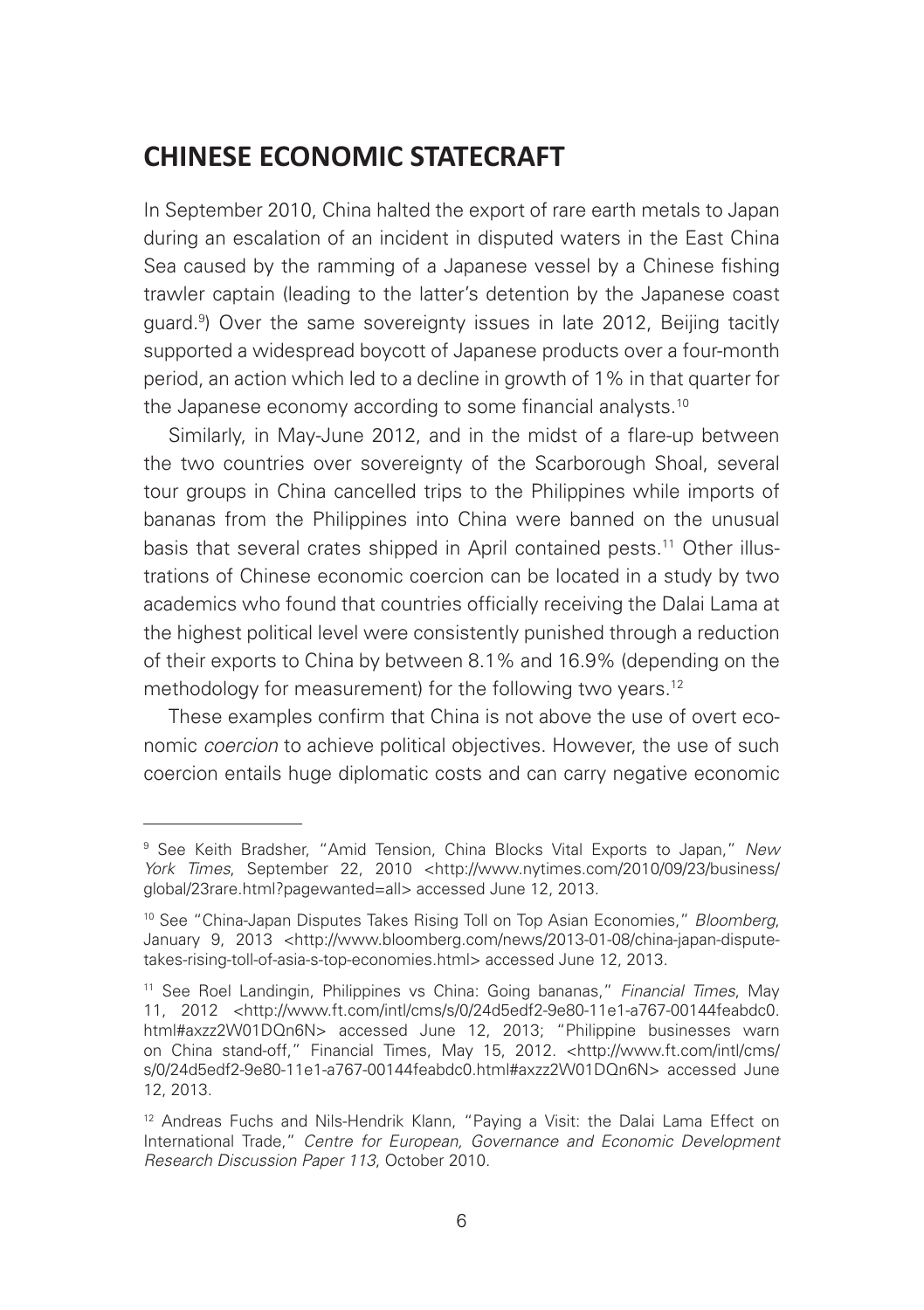repercussions for China. Japanese firms have already been relocating many production chain operations away from China for commercial reasons such as rising labour costs, and are exploring options in countries such as Thailand, Indonesia and Vietnam. Although Japanese firms will retain substantial manufacturing operations in China – and will need to do so in order to sell to the Chinese domestic consumption market – the aftermath of the Chinese boycott will surely raise the perception of political risk for these and other firms.<sup>13</sup> Indeed, in a survey conducted by the Japan Bank for International Cooperation of Japanese manufacturing firms after the initial flare-up over the Senkaku/Diaoyu Islands in 2012, over 65% of respondents replied that the diplomatic rift had 'substantially' or 'somewhat' affected their business in China. While China was still seen as a promising place to do business, 63.3% of respondents felt the need to 'monitor the situation and act cautiously' or 'rethink' their operations in China as a result of the Sino-Japanese political situation.<sup>14</sup> More generally, and as one commentator puts it in a typical warning about increased political risk in China:

*"When China has a dispute with another country, it can impact companies from that country that operate inside China as Chinese officials, either overtly or behind the scenes, use the network of Communist Party officials who are still placed in all schools, state companies and other organisations to stir up latent Chinese xenophobia and nationalist rage."15*

Less dramatic, but more sustainable and effective is the use of economic tools such as trade, investment and aid to *seduce* or else *persuade* other capitals to gradually adopt ever more China-friendly policies over time.

<sup>13</sup> See Hiroko Nakata, "Firms move some eggs out of China basket," *Japan Times*, December 19, 2012 <http://www.japantimes.co.jp/news/2012/12/19/reference/firmsmove-some-eggs-out-of-china-basket/#.Ublb8\_lmhcY> accessed June 13, 2013.

<sup>14</sup> Japan Bank for International Cooperation, *JBIC Today*, March 2013 <http://www.jbic. go.jp/en/report/jbic-today/2012/201303/jtd\_201303.pdf> accessed July 3, 2013.

<sup>15</sup> David Lindorff, "Political risk rises in China," *Treasury & Risk*, October 1, 2012 <http:// www.treasuryandrisk.com/2012/10/01/political-risk-rises-in-china> accessed July 3, 2013.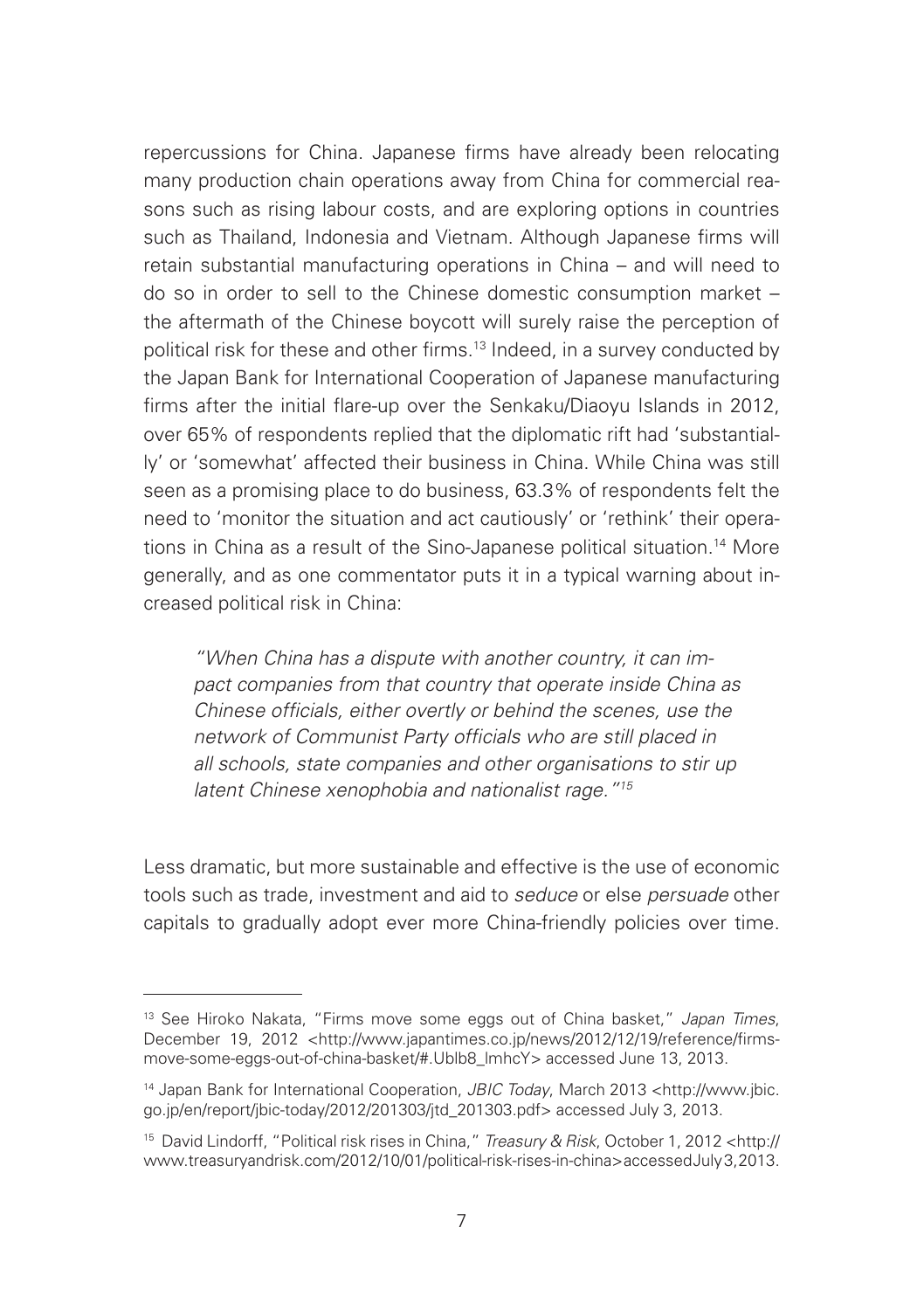In an age where the legitimacy of democratic and authoritarian governments in Asia is based more on economic performance than political ideology, effective Chinese economic statecraft must be built on principles of economic attraction and opportunity rather than outright coercion. Additionally, in a strategic environment within which traditional American alliances and partnerships are being subtly reworked as a hedge against a disruptive China, Beijing knows that it must increasingly rely on a strategy of economic inducement and persuasion rather than coercion since regional security hedging could well evolve into outright balancing if concerns over China's rise increase.

The rule of thumb that one 'catches more flies with honey than vinegar' makes sense when it comes to Thailand, which Beijing sees as a possible 'swing state' within ASEAN despite the country's alliance with the US<sup>16</sup> The argument that China has little need to use coercive economic diplomacy is augmented by the lack of recent historical animosity in China-Thailand ties, the belief by many Thais (particularly the politically, economically and socially powerful ethnic Chinese diaspora) that China's rise is benign,<sup>17</sup> and the reality that many Thai Cabinet ministers have extensive business interests in China. This has all contributed to the apparent ease and intimacy in personal and political relations built up between the two capitals over the past decade.<sup>18</sup>

Before considering the possible political and strategic motivations behind the more subtle, softer use of Chinese statecraft in the form of free trade agreements (FTAs), trade, and investment in Thailand, it is

<sup>16</sup> For example, see Thitinan Pongsudhirak, "Thailand's Foreign Policy in a Regional Great Game," in Nicholas Kitchen (eds.,) *The New Geopolitics of Southeast Asia* (London: LSE IDEAS 2012); Julius Cesar I Trajano, "Old Allies, new dynamics in US pivot," *Asia Times*, August 31, 2012; Walter Lohman, "Reinvigorating the US-Thailand Alliance," *Heritage Foundation Backgrounder No. 2609*, September 26, 2011.

<sup>17</sup> In a 2003 poll, 76% of Thais surveyed believed that China was Thailand's closest friend, compared to 9% who nominated America and 8% nominating Japan: see Phillip Pan, "Improving Image Challenges US in Asia," *Washington Post*, November 15, 2003 <http://www.defencetalk.com/chinas-improving-image-challenges-us-in-asia-1145/> accessed July 3, 2013.

<sup>&</sup>lt;sup>18</sup> See Pavin Chachavalpongpun, "Cosy Sino-Thai relations affecting ASEAN unity," *South China Morning Post*, May 21, 2013 < http://www.scmp.com/comment/insightopinion/article/1242092/cosy-sino-thai-relations-affecting-asean-unity> accessed July 3, 2013.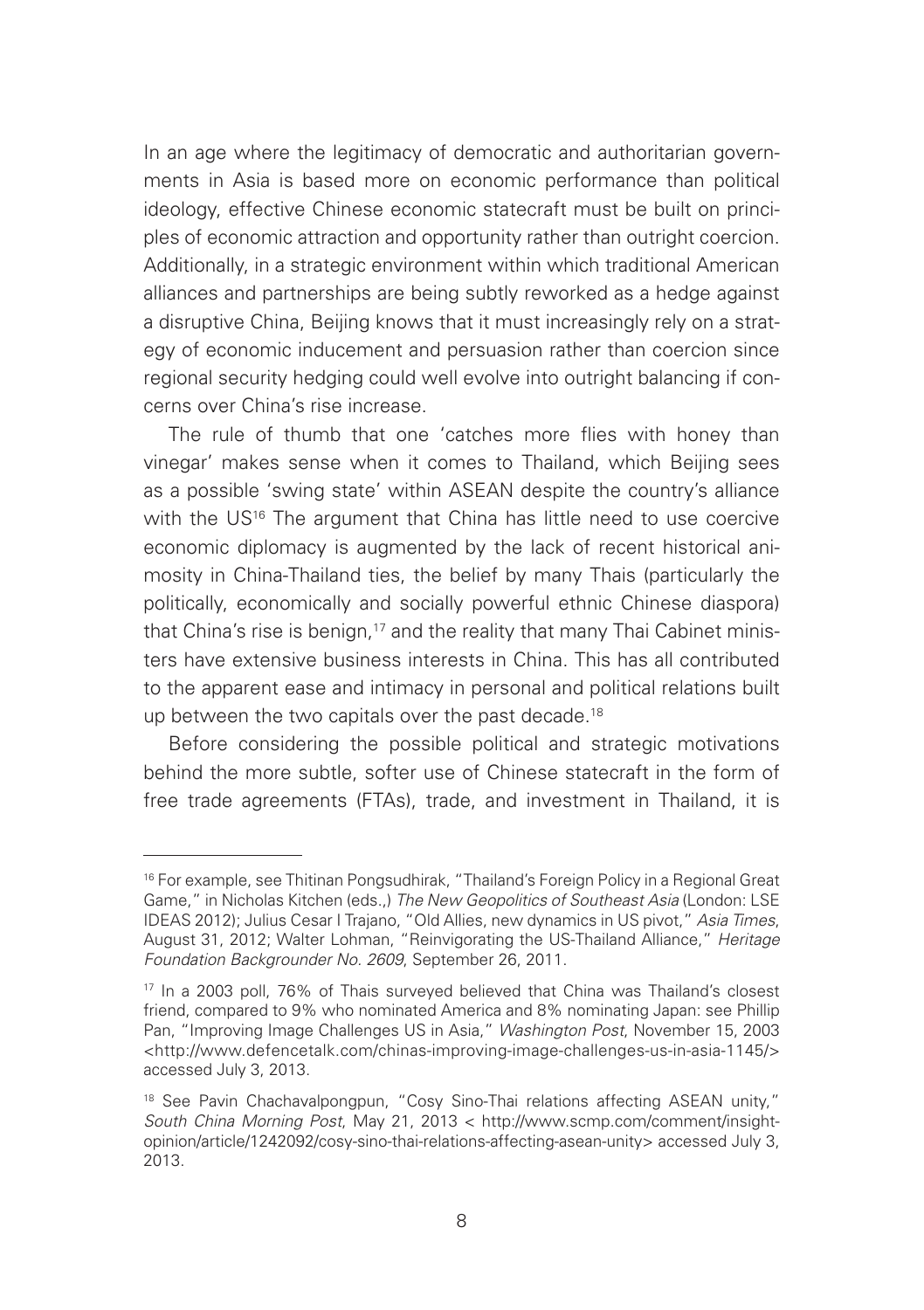important to understand the somewhat disorganised and fragmented formation and implementation of economic statecraft through which China engages with countries in Southeast Asia.

Broad and overarching agreements such as the China-ASEAN Free Trade Agreement (CAFTA) can give the misleading impression that Beijing adopts a centralised, well-coordinated and highly integrated framework when it comes to economic relations with Southeast Asia. In principle, central government authorities and agencies establish broad economic (and strategic) objectives and targets for central and provincial entities to pursue. In practice, Chinese economic policy and statecraft towards Southeast Asia is increasingly being broken up in sub-regional segments. In particular, the Chinese government's economic policies towards Thailand are placed more and more within the framework of policies geared for the so-called Greater Mekong Sub-Region (GMS), which encompasses Yunnan Province, Myanmar, Cambodia, Laos, Vietnam and Thailand. The Guangxi Zhuang Autonomous Region formally joined the GMS in 2005.

The GMS provides obvious strategic appeal to Beijing as a continental trading route that connects Southern China with the mainland of Southeast Asia and South Asia (bypassing maritime routes through the South China Sea and the Malacca Straits.) In practice, officials from Yunnan Province have taken a leading role in driving economic policy towards countries such as Thailand, and in managing day-to-day relations, even if provincial officials have no formal powers in determining national policy and must instead lobby and/or convince central officials that their activities are consistent with national strategic and economic objectives.<sup>19</sup> In the case of the GMS, land-locked Yunnan Province and Guangxi Autonomous Region are the second and fourth poorest provinces on a per capita basis in China respectively.20 Given that officials rely heavily on the prospect of a growing GMS zone of prosperity for its future economic prospects, it is not surprising that Yunnan Province with a population of

<sup>19</sup> See Li Chenyang and He Shengda, "China's Participation in the GMS Cooperation: Progress and Challenges," in Mingjiang Li and Chong Guan Kwa (eds.,) *China-Asian Sub-Regional Cooperation: Progress, Problems and Prospect* (Singapore: World Scientific Publishing, 2011), pp. 15-36.

<sup>20</sup> National Bureau of Statistics figures.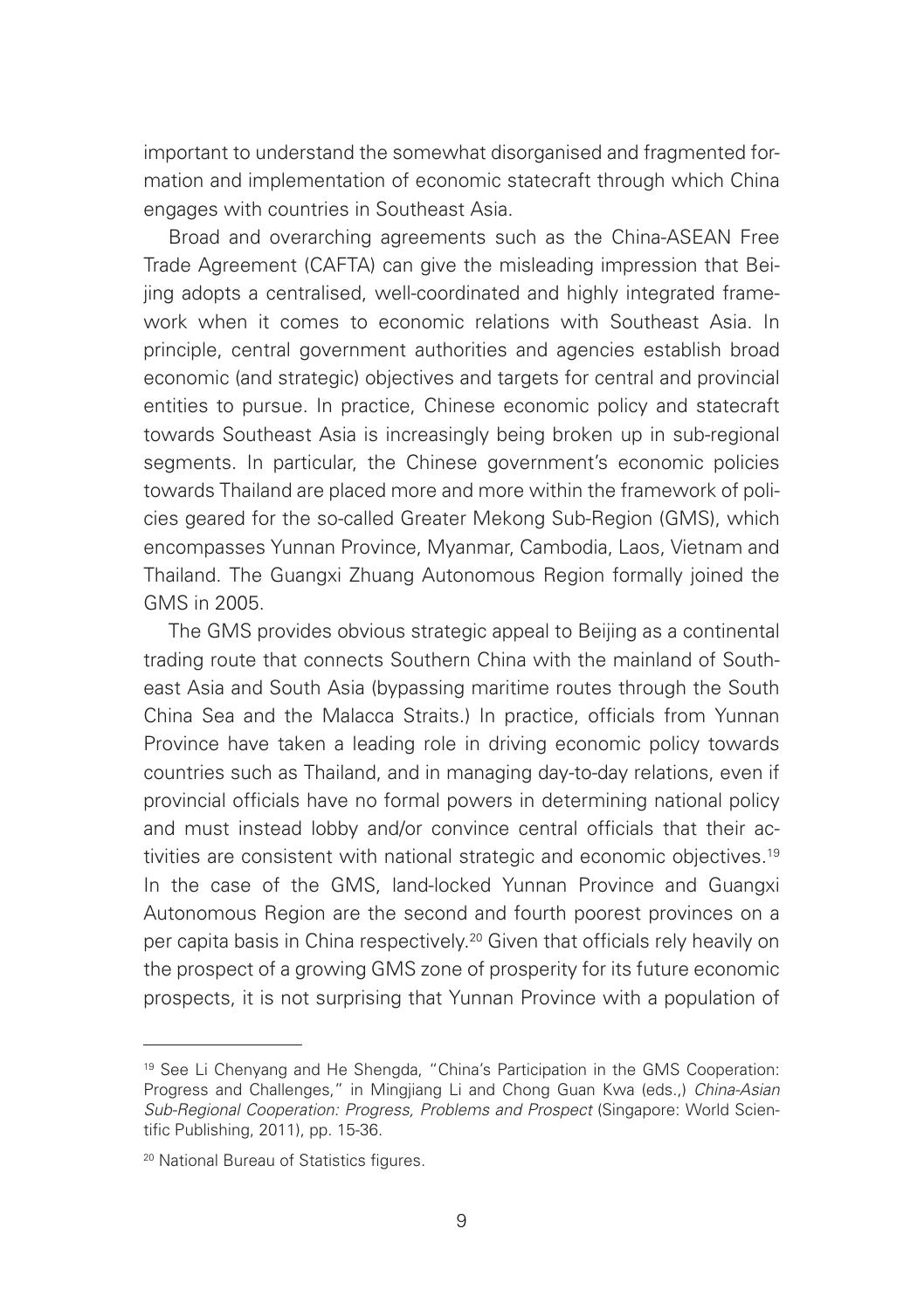45 million (and to a lesser extent, Guangxi Autonomous Region with a population of over 50 million) has the greater interest and energy in driving Chinese economic policy towards the GMS, and is playing a leading role within the GMS itself – especially in proposing the alphabet soup of coordination and cooperation agreements that cut across all major economic sectors. Indeed, in an inspection tour of Yunnan in July 2009, then Chinese President Hu Jintao urged the Yunnan provincial government to take the lead in deepening economic cooperation with GMS countries, and establish Yunnan Province as China's key bridgehead into South and Southeast Asia.21

This is not to say that it is always a simple matter of the provincial 'tail' wagging the central 'dog'. Yunnan Province proposals for the GMS must be consistent with national guidelines and objectives, while provincial officials have no inherent authority to carry out negotiations or sign agreements with GMS countries. At high profile GMS summits, central officials deliver the keynote speeches, and put forward and negotiate the framework proposals. Importantly, Chinese centralised entities such as the Ministries of Finance, Commerce, Foreign Affairs and National Development and Reform Commission work alongside the Yunnan and Guangxi provincial governments to develop GMS policy, and to coordinate planning with the ADB in the sub-region. Financing for big-ticket projects such as the 1818km Kunming-Bangkok highway which was completed in 2008 must also be cleared through central agencies.

Although central agencies will often delegate authority to provincial governments to streamline processes and utilise on-the-ground knowledge and connections, there is a continual bargaining process between provincial and central entities in formulating and implementing GMS policy. This is brought out to make the point that Chinese economic policy, and by extension statecraft is neither straightforward, elegantly conceived nor seamlessly implemented – even if Beijing generally gets its way over the provinces if the strategic or political stakes are high enough. Provincial and local officials needing centrally approved finance and 'go ahead' need to speak the language of national strategic objectives in

<sup>&</sup>lt;sup>21</sup> See Xiaobu Su, "Rescaling the Chinese state and regionalization in the Great Mekong Subregion," *Review of International Political Economy* 19:3, 2012, pp. 501-527 at 518.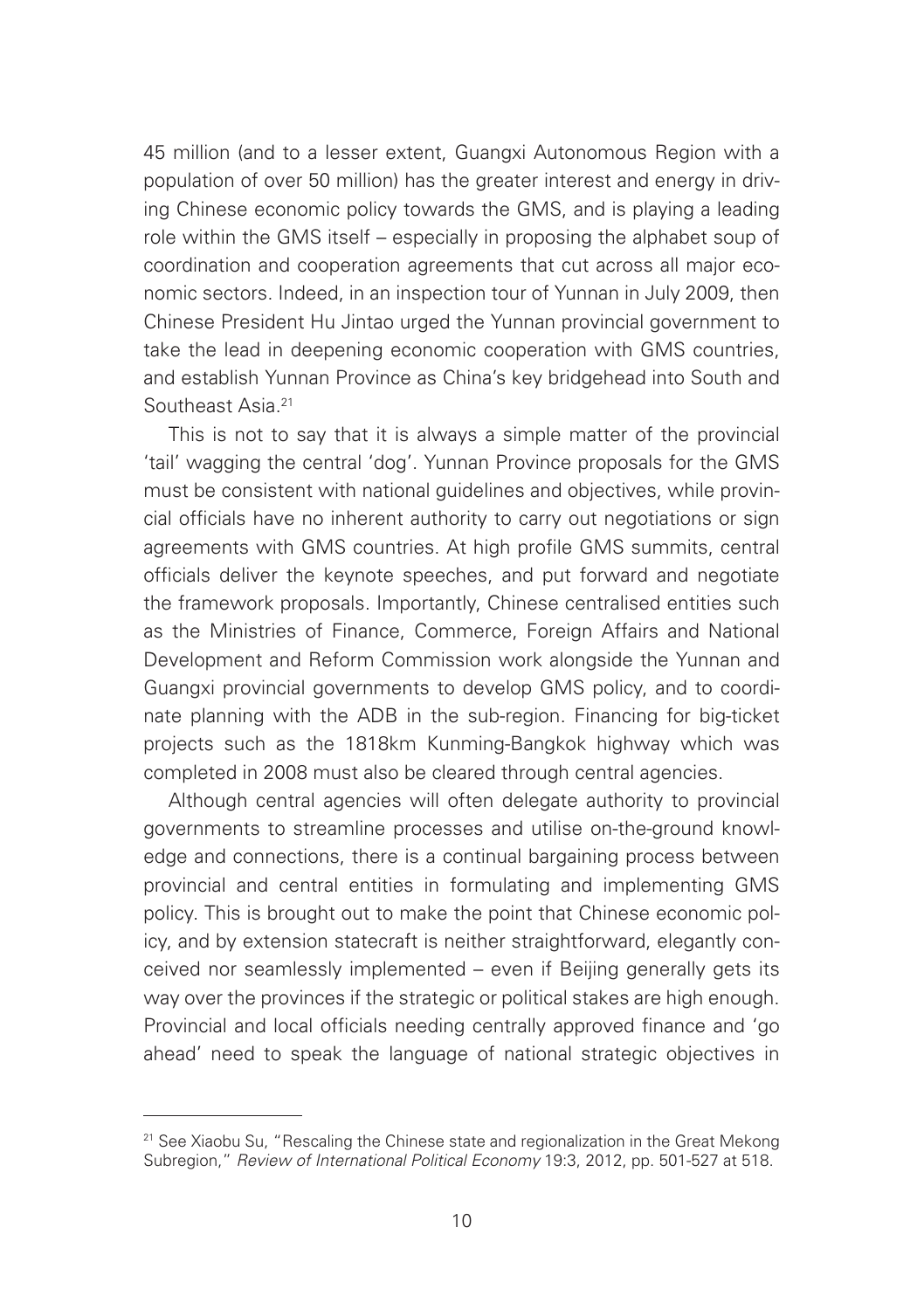making any case. But they generally remain more focused on commercial outcomes and Yunnan Province officials are unlikely to harbour the same enthusiasm as Beijing in using economic levers to probe the possibilities of Thailand as a strategic 'swing state'.

The following sections will focus on Chinese trade and investment in Thailand. Overseas Development Assistance (ODA) - more commonly referred to as aid - will not be considered simply because China is not a major aid donor to Thailand. Unlike substantial Chinese ODA to Myanmar, Cambodia and Laos, Beijing's aid policy towards Thailand is relatively tokenistic and proceeds on an *ad hoc* basis – it is most evident after natural disasters, and is done as a show of goodwill. For example, China offered a modest package of approximately US\$5 million of cash remittances and relief materials to Thailand after the floods in 2011. ODA into Thailand is not a major tool of diplomacy used by the Chinese, since the country is the most developed Southeast Asian member of GMS.

### **CHINA-THAILAND TRADE**

In 2006, a survey of elite opinion in eight Asia-Pacific countries (including Thailand but not China) found that 'strengthening diplomatic relations with key trade partners' in recognition of an emerging regionalisation (but not necessarily an emerging regionalism) was the most frequently cited reason for the negotiation of  $FTAs<sup>22</sup> - a$  mindset reinforced by the trauma of the Asian Financial Crisis in 1997 and subsequent faltering of World Trade Organisation processes and agreements.23

As far as China is concerned, it is widely recognised that Beijing readily uses trade in general, and FTAs in particular, to achieve political and diplomatic goals in addition to economic gains. While the most obvious example is Chinese economic policy towards Taiwan which is designed

<sup>22</sup> Christopher M. Dent, *New Free Trade Agreements in the Asia-Pacific* (Basingstoke: Palgrave Macmillan, 2006), Chapter 2.

<sup>&</sup>lt;sup>23</sup> See Christopher M. Dent, "Free trade agreements in the Asia-Pacific a decade on: evaluating the past, looking to the future," *International Relations of the Asia-Pacific* 10, 2010, pp. 201-245.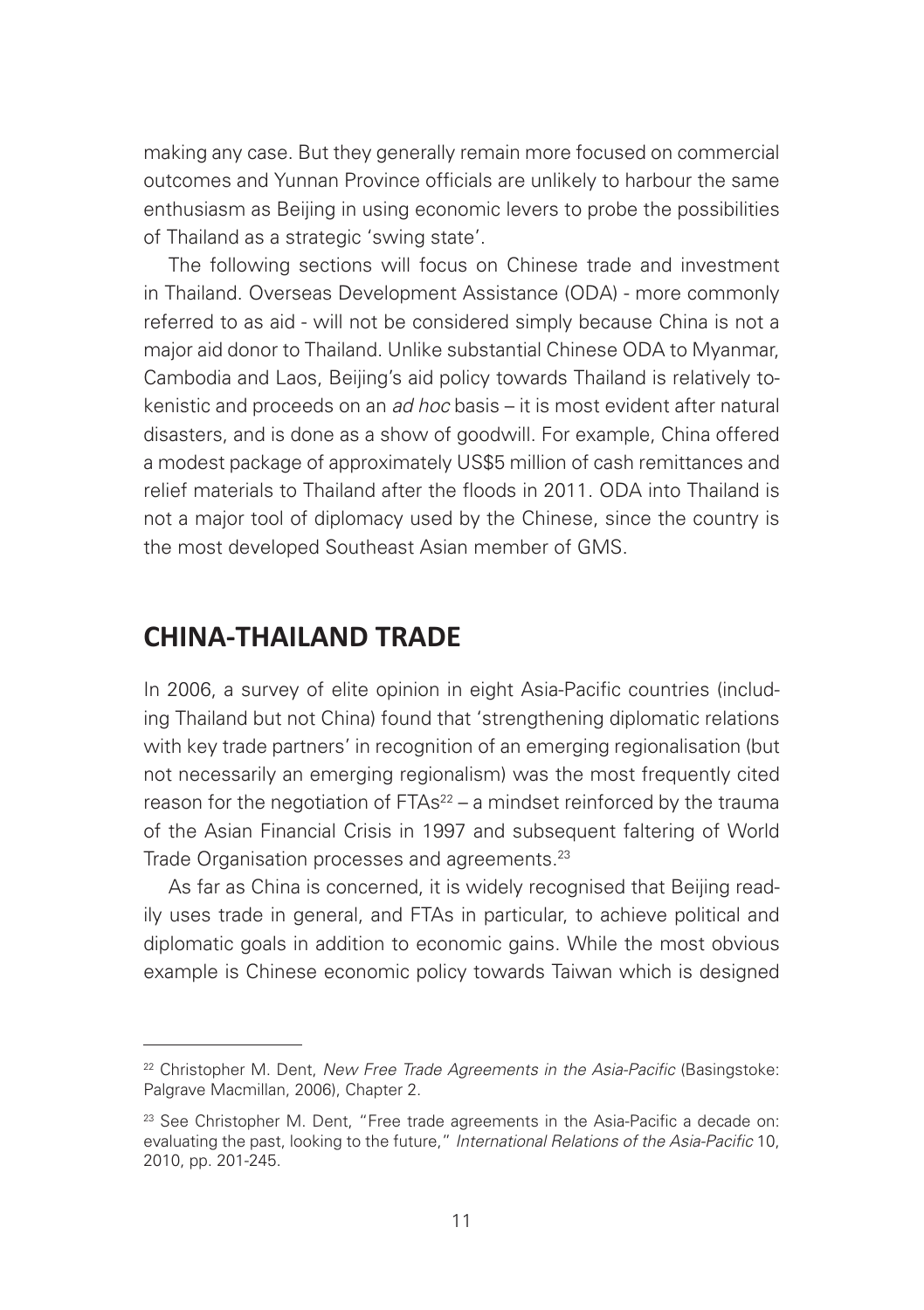to win the hearts and minds of the latter's citizens.<sup>24</sup> the political motivations behind Chinese trade policy in the region are also clear. Indeed, Chinese proposals for FTAs and other trade agreements coincided with its era of 'smile diplomacy' and 'win-win' rhetoric from the late 1990s onwards. As many commentators have noted, China's offer of an FTA with ASEAN must be understood within the context of Chinese and Japanese competition for political leadership in East Asia, alongside the desire to assure neighbours that its ascension to the WTO would not cause them economic hardship.25

Critical to the success of Chinese diplomacy was the argument that its rise would be peaceful and create opportunities for nervous neighbours. In particular, Beijing has long promoted the CAFTA agreement as evidence of China's peaceful and cooperative commitment to prosperity and mutual gain in the region.<sup>26</sup>

Suspicion that CAFTA was heavily informed by political and strategic considerations on the Chinese side is reinforced by the fact that China voluntarily gave concessions to ASEAN on agricultural trade through the Early Harvest Programme (EHP). Complaints by local officials and farmers in southern China was overruled by central ministries on the basis that the EHP would bring wider (non-economic) benefits for the whole

<sup>&</sup>lt;sup>24</sup> See John Lee, "Why Taiwan will fail," *Wall Street Journal*, March 31, 2011 <http:// online.wsj.com/article/SB10001424052748703806304576234143900899156.html> accessed June 18, 2013.

<sup>&</sup>lt;sup>25</sup> See John Ravenhill, "The 'new East Asian regionalism': A political domino effect," *Review of International Political Economy* 17:2, 2010, pp. 178-208; K. G. Kai, "Chinese Changing Occasional on the Development of an East Asian Free Trade Area," *Review of International Affairs* 3, 2004, pp. 584-99; D. J. Zha, "The Politics of China-ASEAN Economic Relations: Assessing the Move towards a Free Trade Area," *Asian Occasional*  26, 2002, pp. 53-82.

<sup>26</sup> For example, see Zheng Anguang, "FTA is selling a bright future," *China Daily*, January 6, 2010 <http://news.xinhuanet.com/english/2010-01/06/content\_12763095. htm> accessed June 18, 2013; Zhang Ruiling and Lei Bosong, "China is peaceful rise and peaceful development country: expert," *Xinhua*, November 14, 2010 <http:// news.xinhuanet.com/english2010/china/2010-11/14/c\_13606068.htm> accessed June 18, 2013; "Chinese, ASEAN leaders meet to boost cooperation," Xinhua, November 24, 2009 <http://news.xinhuanet.com/english/2009-10/24/content\_12313602.htm> accessed June 18, 2013.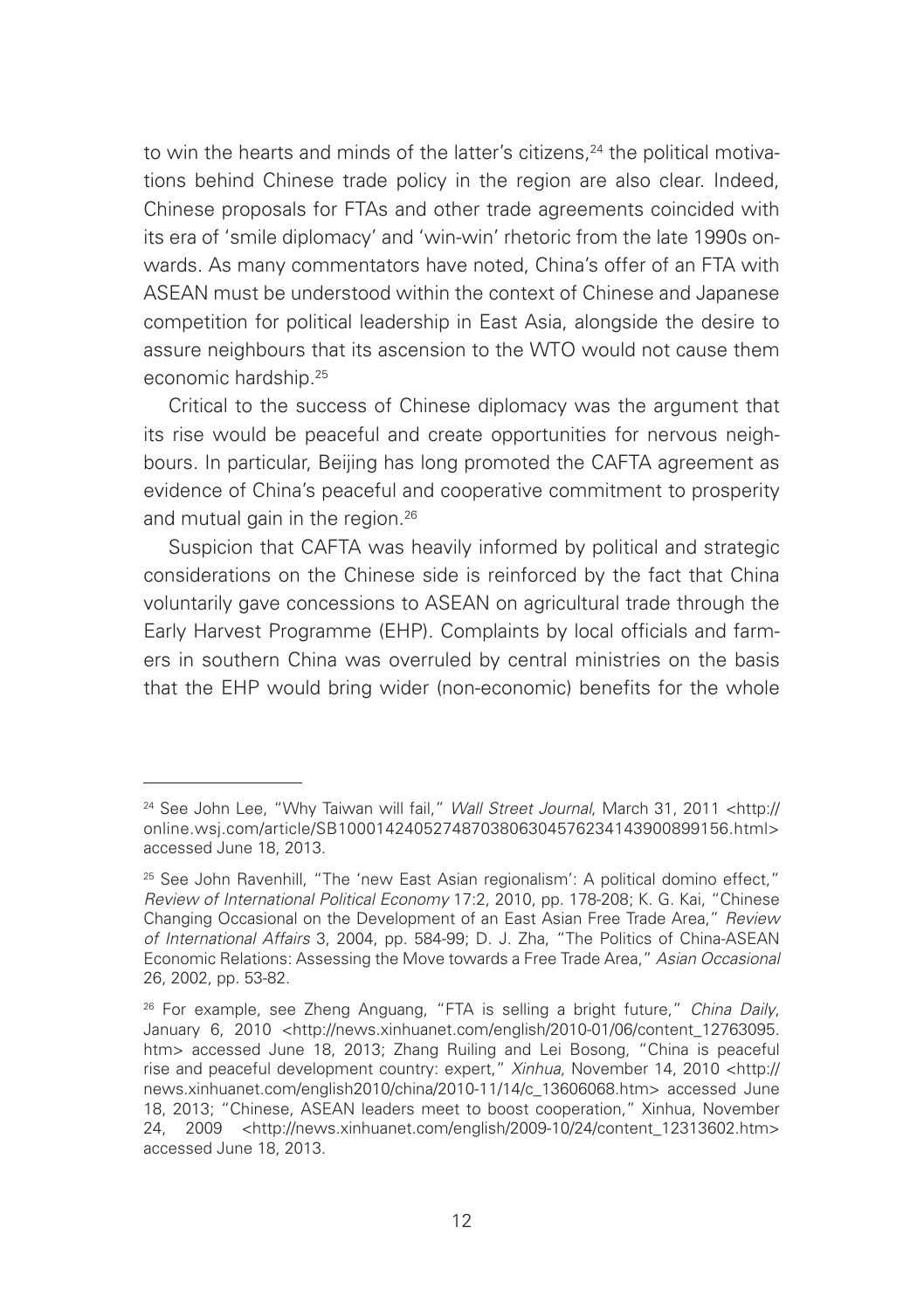country.27 In fact, Thailand was the first ASEAN beneficiary under the EHP framework when tariffs on vegetables and fruits were lifted ahead of time in October 2003.

Although the EHP led to an immediate boom in agricultural trade between China and Thailand with growth in agricultural trade volumes of 36% in 2004 from the year before,<sup>28</sup> the impact of the EHP agreements and CAFTA in general should not be overstated. A 2007 study indicated that only 11% of Thai exports to China took advantage of CAFTA, with even lower rates for exports to China from other ASEAN countries investigated such as Indonesia, the Philippines and Cambodia.<sup>29</sup> This is supported by another 2008 study which indicates that utilisation rates by Thai firms of CAFTA was only 12%,<sup>30</sup> just slightly above the average East Asian utilisation rate of 10% according to an Asian Development Bank study published in the same year.<sup>31</sup> Another 2007 report indicates that the average preferential margin for Thai exports to China based on CAFTA provisions was only 1.03%.<sup>32</sup> When considering the paperwork and other red-tape requirements to make use of CAFTA provisions it is not surprising that CAFTA is far less utilised than is commonly believed.

<sup>27</sup> See Yang Jiang, "China's pursuit of free trade agreements: Is China exceptional?" *Review of International Political Economy* 17:2, 2010, pp. 238-261.

<sup>&</sup>lt;sup>28</sup> Xiaobo Yin, "Sino-Thailand Bilateral Trade in Agricultural Products: Competition and Complementation," *Paper presented to First Thai-Chinese Strategic Research Seminar*, Bangkok, August 24-26, 2012 < http://www.nrct.go.th/th/Portals/0/data/%E0%B8%A 0%E0%B8%95/2555/10/1stThai-Chinese\_doc/Chinese-Presenters/YINXIA~1.PDF> accessed June 12, 2013.

<sup>29</sup> However, Thai exports to other ASEAN countries using CAFTA provisions were higher at 30.9%. See D. K. Hiratsuka, K. Hayakawa, K. Shiino and S. Sukegawa, "Maximising Benefits from FTAs in ASEAN," in J. Corbett and S. Umezaki (eds.,) *Deepening East Asian Economic Integration* (Jakarta: ERIA Research Project Report No. 1, 2008) <http:// www.eria.org/publications/research\_project\_reports/images/pdf/y2008/no1/DEI-Ch11. pdf> accessed June 20, 2013.

<sup>30</sup> Christopher M. Dent, *New Free Trade Agreements in the Asia-Pacific*, at 8

<sup>31</sup> Asian Development Bank, *How to Design, Negotiate and Implement a Free Trade Agreement in Asia* (Manila: ADB, 2008).

<sup>32</sup> A. Prasert, "Thailand" in World Bank (ed.,) *Preferential Rules of Origin: Policy Research Repor*t (Washington DC: World Bank, 2007), pp. 121-27.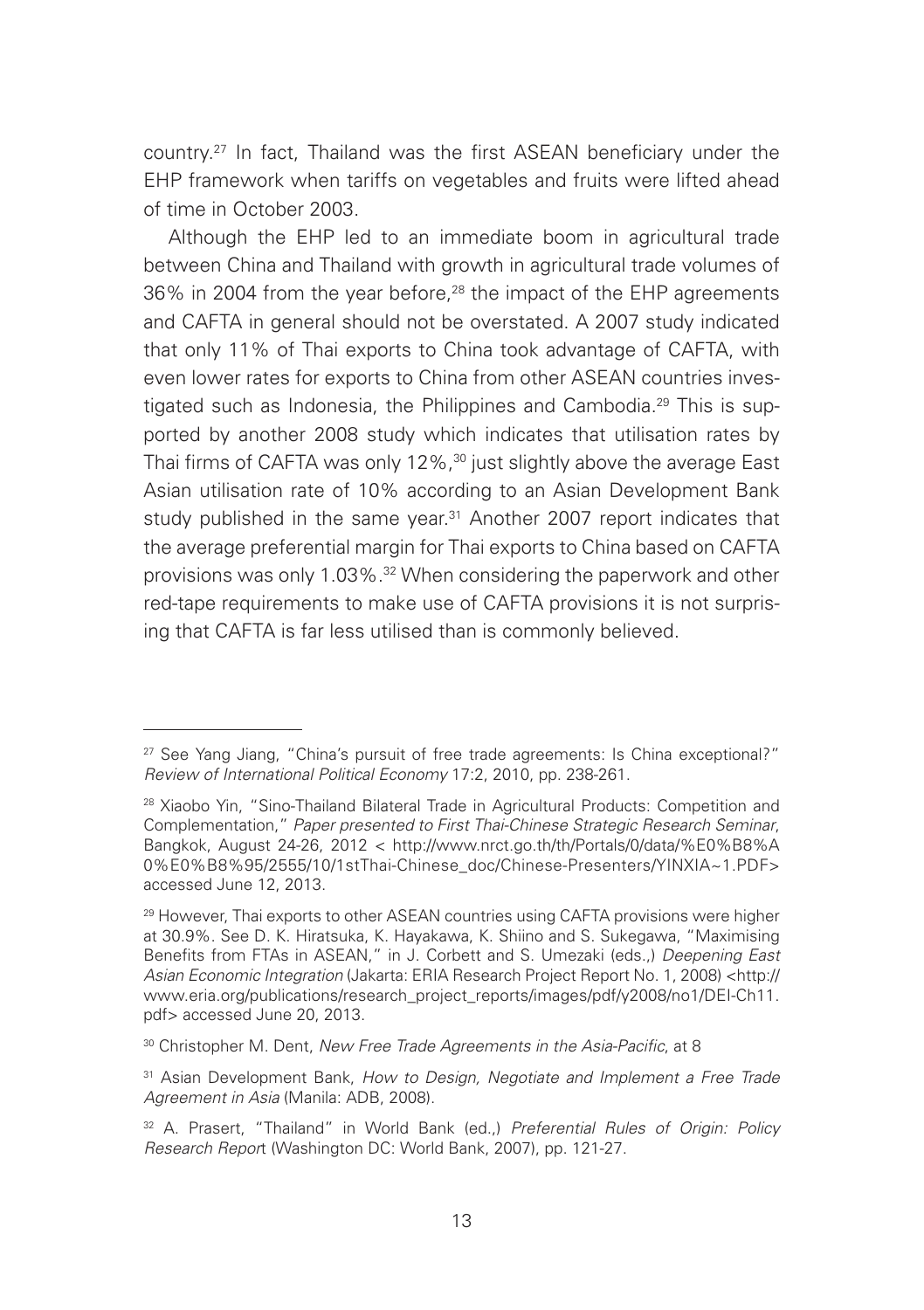To be sure, CAFTA utilisation rates by ASEAN firms have increased over the past two years but still remain low. A 2010 Asia Development Bank study indicated that only 25% of Thai export/import firms used CAFTA provisions,<sup>33</sup> just below an ASEAN average of 28%.<sup>34</sup> Note also that CAFTA also sits alongside multiple FTAs in the region such as ASE-AN-Korea, ASEAN-India, Thailand-Japan and Thailand-Australia. While the tariffs that were reduced to zero in 2010 represented about 70% of tariff items, they accounted for only 11% of imports into Thailand and 3% of total supply to the economy.<sup>35</sup>

It may be that the ASEAN-led Regional Comprehensive Economic Partnership (RCEP), which seeks to transform ASEAN's various regional FTAs into an integrated regional economic agreement, will further accelerate trade between China and Thailand. Indeed, one might argue that the RCEP initiative is explicit acknowledgment that regional FTAs including CAFTA are inadequately utilised and have hitherto fallen short of their potential. While initially slated to take effect on January 1, 2015, the ASE-AN Economic Community or AEC (which includes the RCEP as one of the AEC's key pillars) is now officially postponed till December 31, 2015. The fact that a survey of 1500 Thai entrepreneurs revealed that nearly all respondents (95.56%) supported the delay – as did other ASEAN economies – in order to enhance the 'readiness' of local businesses suggests that the process will be difficult and complex, and will take some time if a successful and meaningful RCEP eventually comes into force.<sup>36</sup>

The history of ASEAN nations signing genuinely comprehensive 'high quality' FTAs with larger economies is not an encouraging one. Mean-

<sup>&</sup>lt;sup>33</sup> Quoted in presentation by Amado M. Mendoza Jr. and Javad Heydarian, "CAFTA Year 1 Review: Filipino Perspective," <http://iis-db.stanford.edu/evnts/6547/MENDO-ZA\_CAFTA\_Year\_1\_Review.ppt> accessed July 18 2013.

<sup>34</sup> See "China-ASEAN Free Trade Area celebrates anniversary," *China.org.cn*, February 28, 2012 <http://cn-ph.china.org.cn/2012-02/28/content\_4838867.htm> accessed July 18, 2013.

<sup>&</sup>lt;sup>35</sup> Siam Commercial Bank, "What is the impact of all these FTAs on Thailand?", *Economic Intelligence Center Insight*, Jan-Feb 2010 <http://www.scb.co.th/eic/doc/en/ insight/SCB%20insight\_Jan-Feb2010\_%20Eng\_FTAs.pdf> accessed July 18, 2013.

<sup>36</sup> See "AEC delay to late 2015 hailed by Thai private sector," *Thailand Business News*, March 13, 2013 < http://www.thailand-business-news.com/asean/45141-aec-delay-tolate-2015-hailed-by-thai-private-sector.html> accessed July 19, 2013.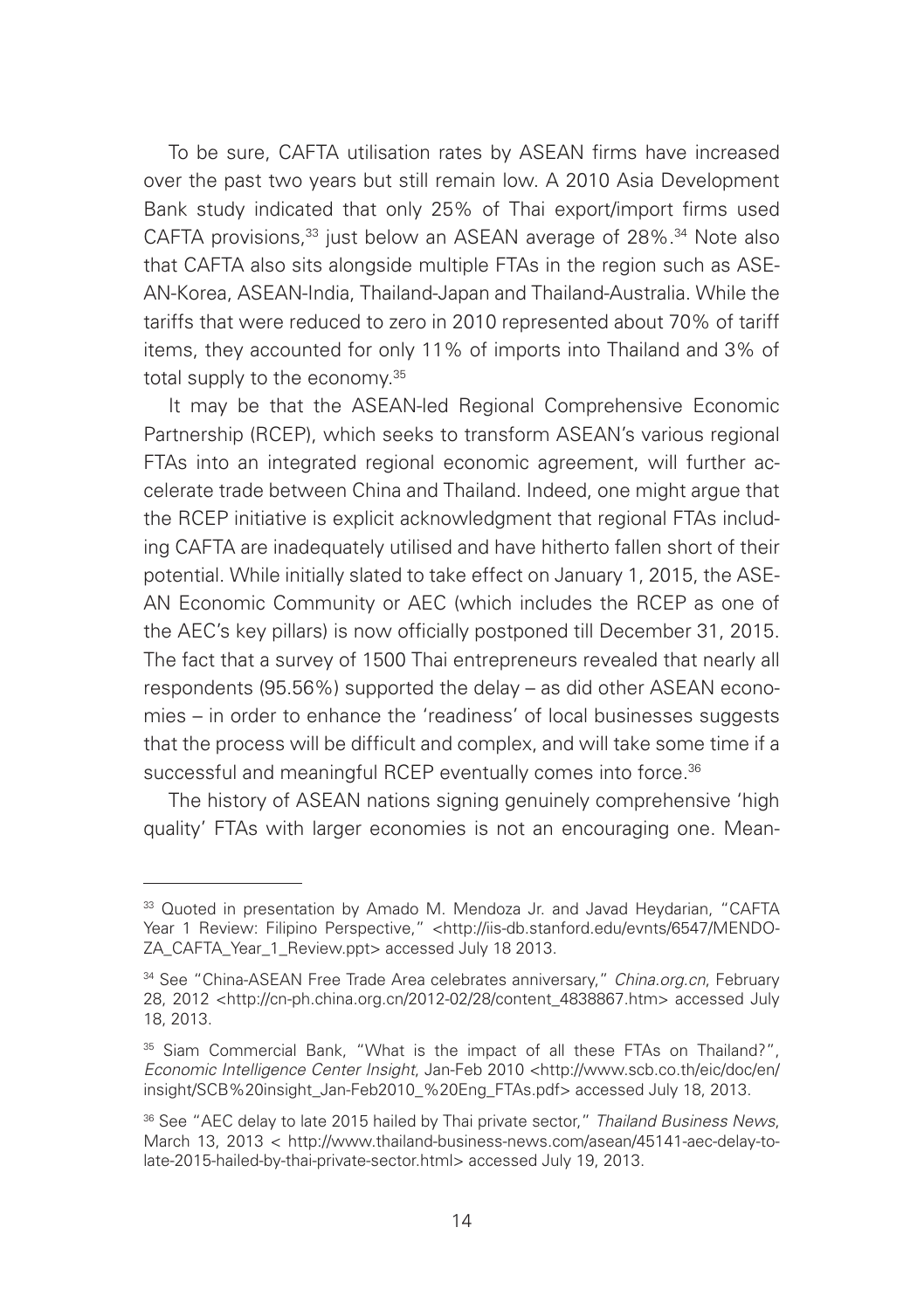while, the contemporary record serves to support the argument that while CAFTA is significant it is far from being a 'game changing' agreement in advancing a China-led economic (let alone political) regionalism as is sometimes presumed.

#### *a) Volume of China-Thailand Trade*

Trade volumes between China and Thailand grew rapidly after China joined the WTO in 2001, with an average growth rate of 26.7% per annum from 2000-2011 (even allowing for a decline in 2009 due to the global financial crisis). Thai exports to China grew from around US\$4 billion in 2000, to US\$18 billion in 2006, to almost US\$27 billion in 2012.<sup>37</sup> Chinese imports into Thailand grew from around US\$2 billion in 2000, to over US\$21 billion in 2006, to almost \$37 billion in 2012.<sup>38</sup> Currently at over US\$10 billion, Thailand's trade deficit with China is growing more rapidly than overall growth rates in bilateral trade. Although much fanfare was made of the announcement of the 'comprehensive strategic cooperative partnership' at the heads-of-government meeting in Beijing in April 2012 – including a goal of reaching US\$100 billion in bilateral trade between the two countries by 2015 – there are concerns throughout the country that this will simply lead to an even larger trade deficit with China in coming years.39

It is also important to note that while trade with China is growing rapidly, Japan remains Thailand's top trading partner with bilateral trade reaching US\$73.06 billion in 2012, compared to US\$63.86 billion with China and US\$35.69 billion with the US.<sup>40</sup> Even so, one might argue that in addition to volumes, 'trade dependency' ratios – the proportion of exports and imports with a particular country as a proportion of overall exports and

<sup>&</sup>lt;sup>37</sup> China Customs Statistics: Thai Ministry of Commerce Statistics.

<sup>38</sup> As above.

<sup>39</sup> See Toh Han Shih, "China gaining on top Thai trade spot," *South China Morning Post*, February 27, 2013 <http://news.xinhuanet.com/english/china/2012-04/18/c\_131533612. htm> accessed June 19, 2013.

<sup>40</sup> Thai Ministry of Commerce Statistics.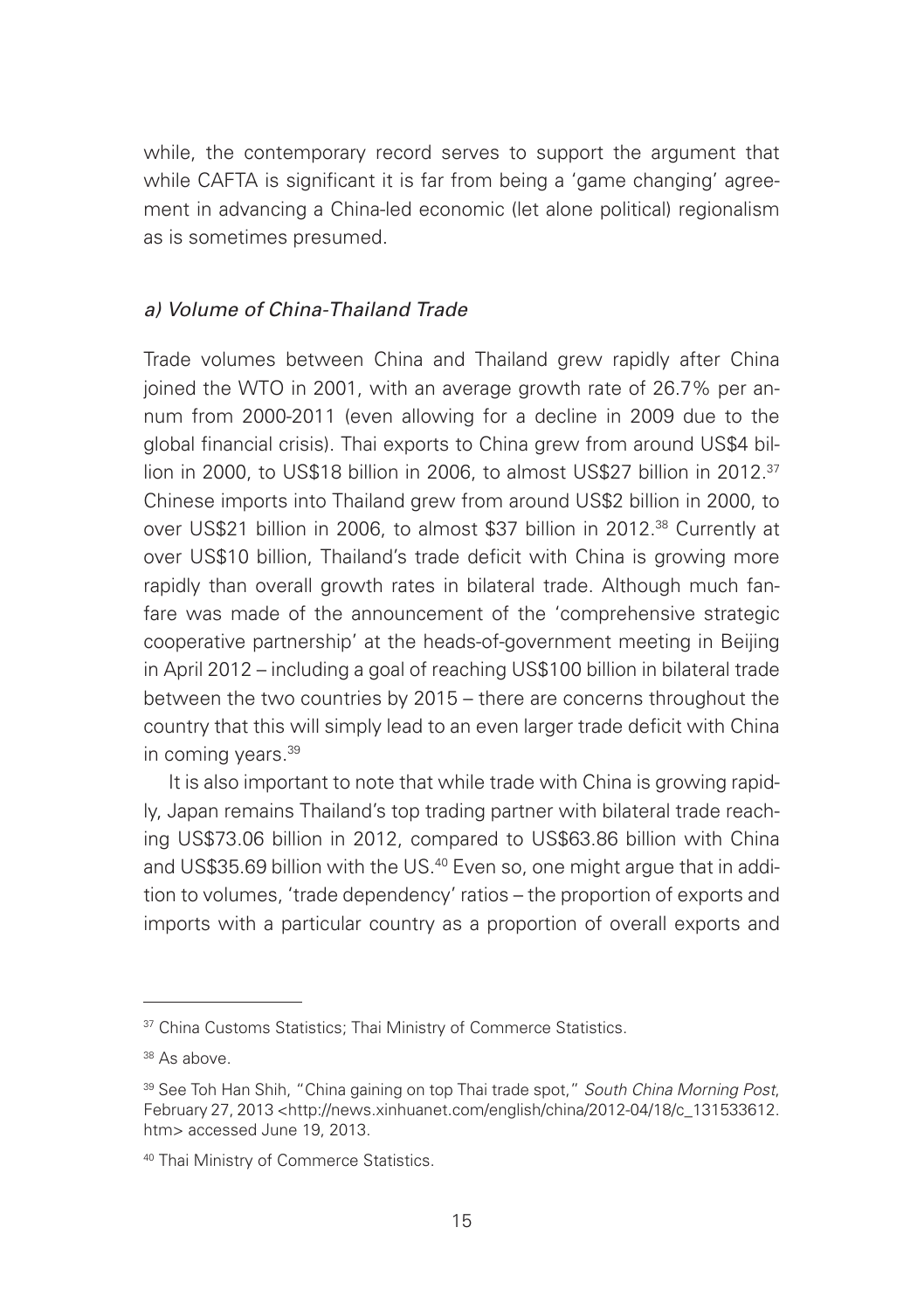imports respectively<sup>41</sup> – indicate that Thai exporters could well become 'beholden' to China now or in the future.

By this measure, it is clear that China is a far more important market to Thailand, than Thailand is to China. In 2012, Thailand's export dependency to China was about 11.8%, rising from 8.6% in 2006 and 3.8% in 2000; while Thai import dependency from China was 15% in 2012. In contrast, Chinese export dependency on Thailand in 2012 was a mere 1.8%. These numbers suggest that any trade fallout between the two countries, say as a result of political or strategic disagreement, would disrupt Thailand much more than it would affect China's economy.

However, there are persuasive counter-arguments to the hypothesis that China has the levers to 'squeeze' Thailand on trade over non-economic disputes. From a comparative perspective, these dependency numbers are not unusual for countries of vastly different size. For example, Thai export dependency on Japan, the US and the EU was 10.5%, 10.9% and 9.88% respectively in 2012. Japanese, US and EU export dependency on Thailand was a mere 5.3%, 0.5% and 1% respectively.<sup>42</sup> The point is that the dependency imbalance between China and Thailand is not dissimilar to that between Thailand and Japan or the US. China does not *dominate* trade with Thailand when compared to these two other large Asia-Pacific economies.

Second, there is an open question as to the extent to which China is able to exercise any significant political or strategic leverage through trade with Thailand. This is a much more complex question that goes beyond looking at raw trade numbers. Of critical importance is the structure and nature of trade between the two countries. The following subsection will consider this question.

#### *b) Structure of China-Thailand Trade*

The export categories that most benefit Thailand's terms of trade are agricultural products, including food and rubber. In 2012, Thailand export-

<sup>41</sup> This means that if Country A's exports to Country B was worth US\$10 billion, and Country A's total export to all countries was US\$100 billion, export dependency of Country A on Country B would be 10%.

<sup>42</sup> All calculations done using IMF Trade Statistics.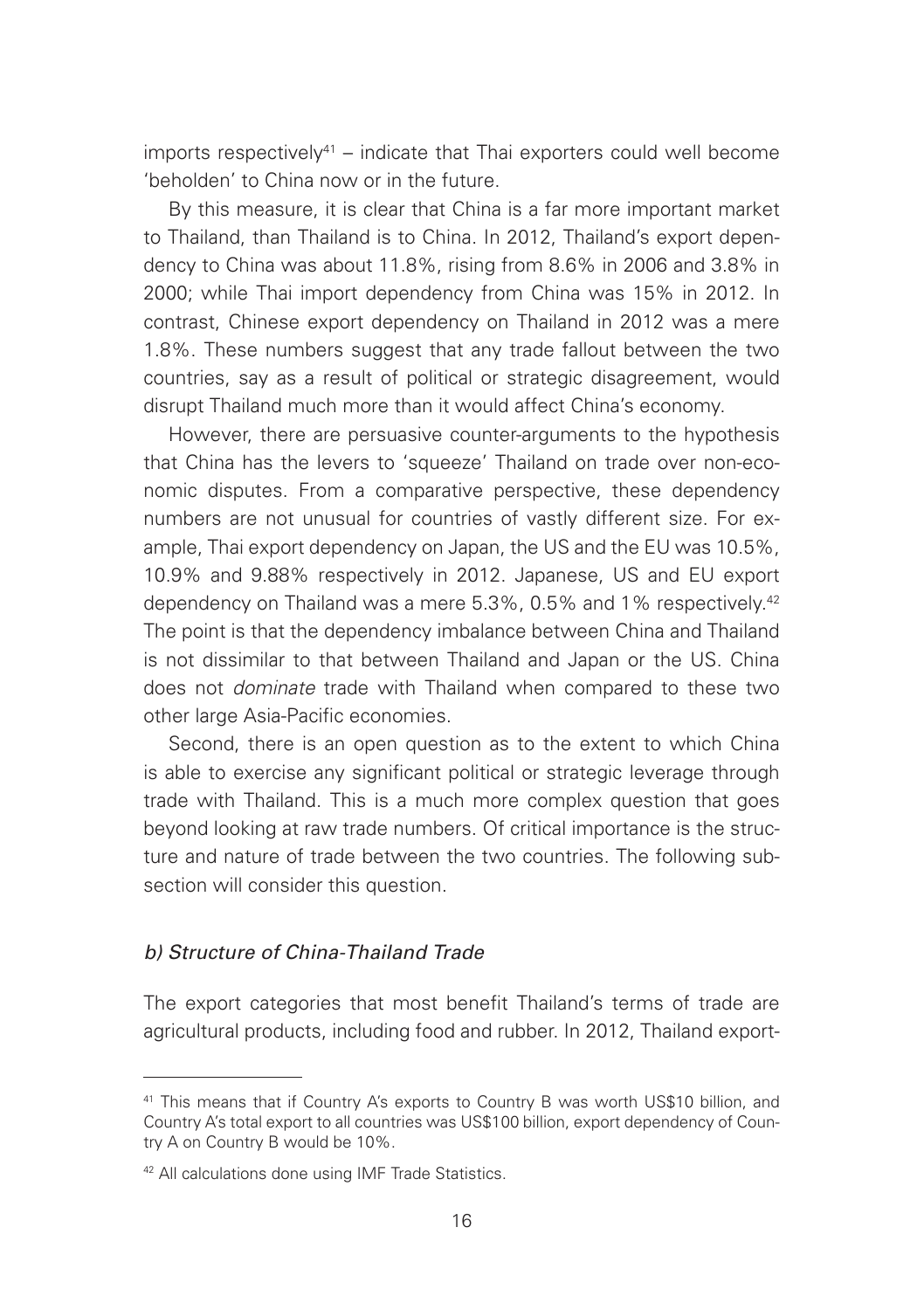ed US\$5.8 billion worth of agricultural products to China, increasing from around US\$1.2 billion in 2000.43 Chinese exports of similar categories of products to Thailand are not significant.

Even though Thai agricultural products to China have enjoyed strong growth over the past fifteen years, they are far less important to Thailand's overall terms of trade than in the past. In 1995, agricultural products constituted about 40% of all Thai exports to China, dropping to around 21% in 2012. Instead, the category of 'manufacture products' is now dominant, constituting over 68% of all Thai exports to China. Machinery equipment and parts, electronic equipment and parts, chemicals and polymers make up around two-thirds of this category.

Curiously, a large share of Chinese imports into Thailand falls into the same categories. Over US\$16 billion worth of Chinese imports fall into the same or similar category of manufacture products, constituting around 45% of Chinese imports into Thailand in 2012. In 2007, the same categories constituted around 42% of total Chinese imports into Thailand. The categories helping to boost China's terms of trade against Thailand are consumer goods such as whitegoods and household electrical goods including computers.

Traditional trade theory assumes that countries produce goods and services according to their national endowments and advantages, and export these to other countries, while trade partners do the same according to their unique endowments and advantages for different products. In an era where production chains are regional and global, the practice of trade is far more complex. Moreover, in an era of cross-border technology and know-how transfer where manufacturing firms can easily relocate production processes from one country to another according to changing cost of inputs (e.g., capital, labour and raw materials,) whatever is produced in middle-income ASEAN countries such as Thailand can also be easily produced in rapidly industrialising China.

In the case of China-Thailand trade, the significant over-lapping of import and export manufacture categories is important because it indicates robust intra-industry (or processing) trade between firms from the two countries and/or competitive manufacturing structures. Indeed, this

<sup>43</sup> Thailand Ministry of Commerce and UN Comtrade figures.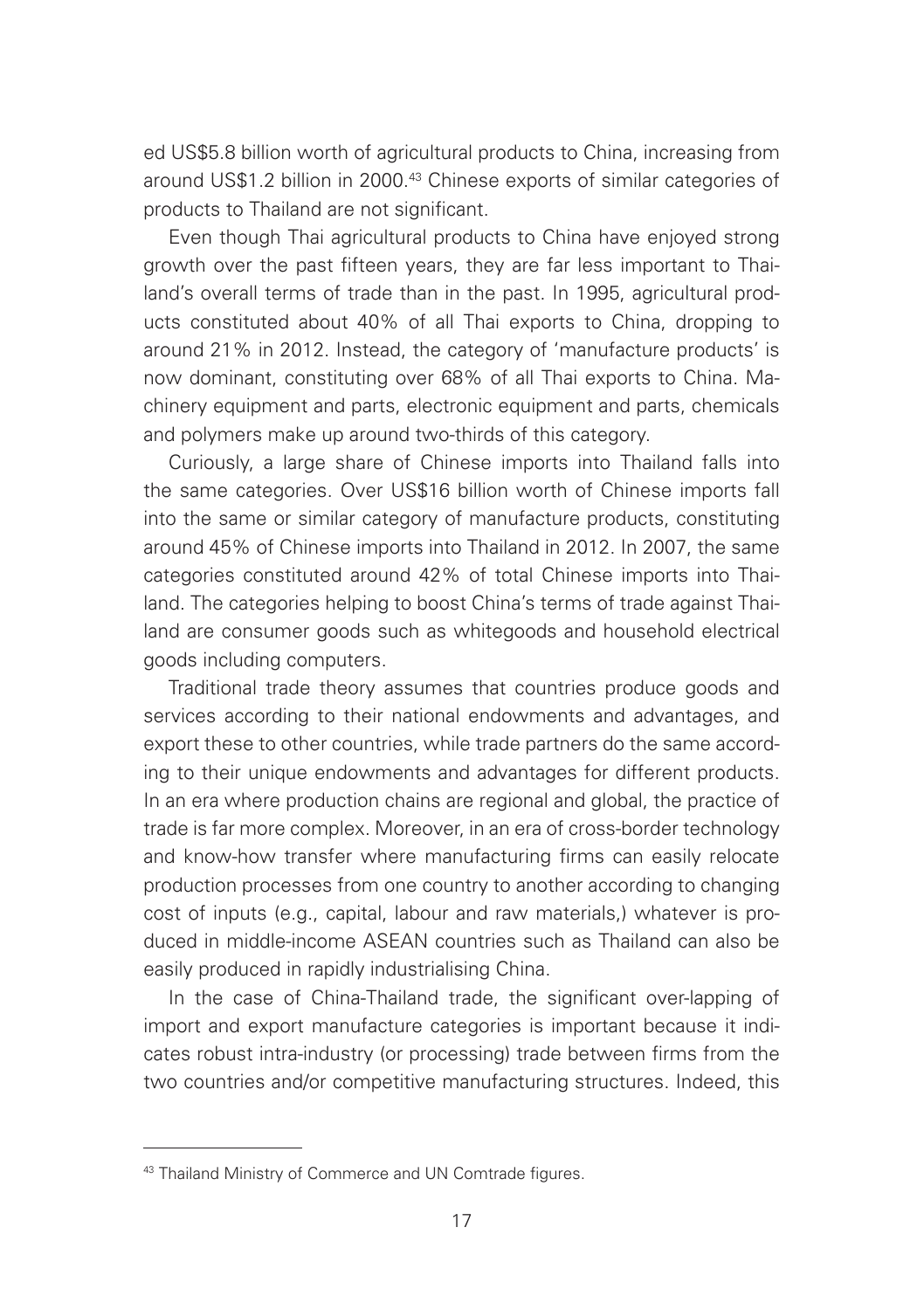structure replicates trade (and competition) between China and many other Southeast Asian economies such as the Philippines, Malaysia and Vietnam.

Let's first consider so-called processing trade: firms obtaining raw materials or parts from other countries, adding value to the product, and then exporting the semi-completed or completed product to another country. One interesting observation is that while trade has expanded amongst ASEAN+3 economies, it has done so in line with overall economic growth in the region. Calculations done by John Ravenhill reveal that from 1995 to 2006, the share of intra-regional trade in the ASEAN+3 economies as a proportion of their overall trade only increased from 37.6% to 38.3%. Indeed, when a 'trade intensity index' which measures the size of regional trade relative to that region's share of global GDP is applied, one finds that trade intensity in the ASEAN+3 region has remained fairly constant while trade intensity in the EU and US has increased significantly over the past few decades.44

To explain these phenomena, one needs to understand the role ASE-AN+3 economies continue to play in export-manufacturing, with a large proportion of products destined for still dominant consumption markets in the US and EU. This is clear from figures which show that trade between China and Thailand suddenly contracted 7.24% with the onset of the global financial crisis which plunged the US and EU into recession in 2009, having grown at high double digit rates per annum for the previous decade. This trend was reflected in trade between China and ASEAN where trade contracted by 7.8% that year.<sup>45</sup>

Even after decades of rapid regional growth, it is often overlooked that the domestic consumption markets of the US and EU are over US\$11 trillion each, compared to a Chinese and Japanese domestic consumption market of under US\$3 trillion and US\$5 trillion respectively.46 Although domestic consumption in China is growing rapidly in absolute (but not relative) terms, export manufacturers have largely outsourced many stages of production to the ASEAN+3 countries and have done so for decades.

<sup>44</sup> John Ravenhill, "The 'new East Asian regionalism': A political domino effect," at p. 182.

<sup>45</sup> Based on Thai Ministry of Commerce, Thai Customs, and China Customs figures.

<sup>46</sup> Based on IMF and World Bank figures.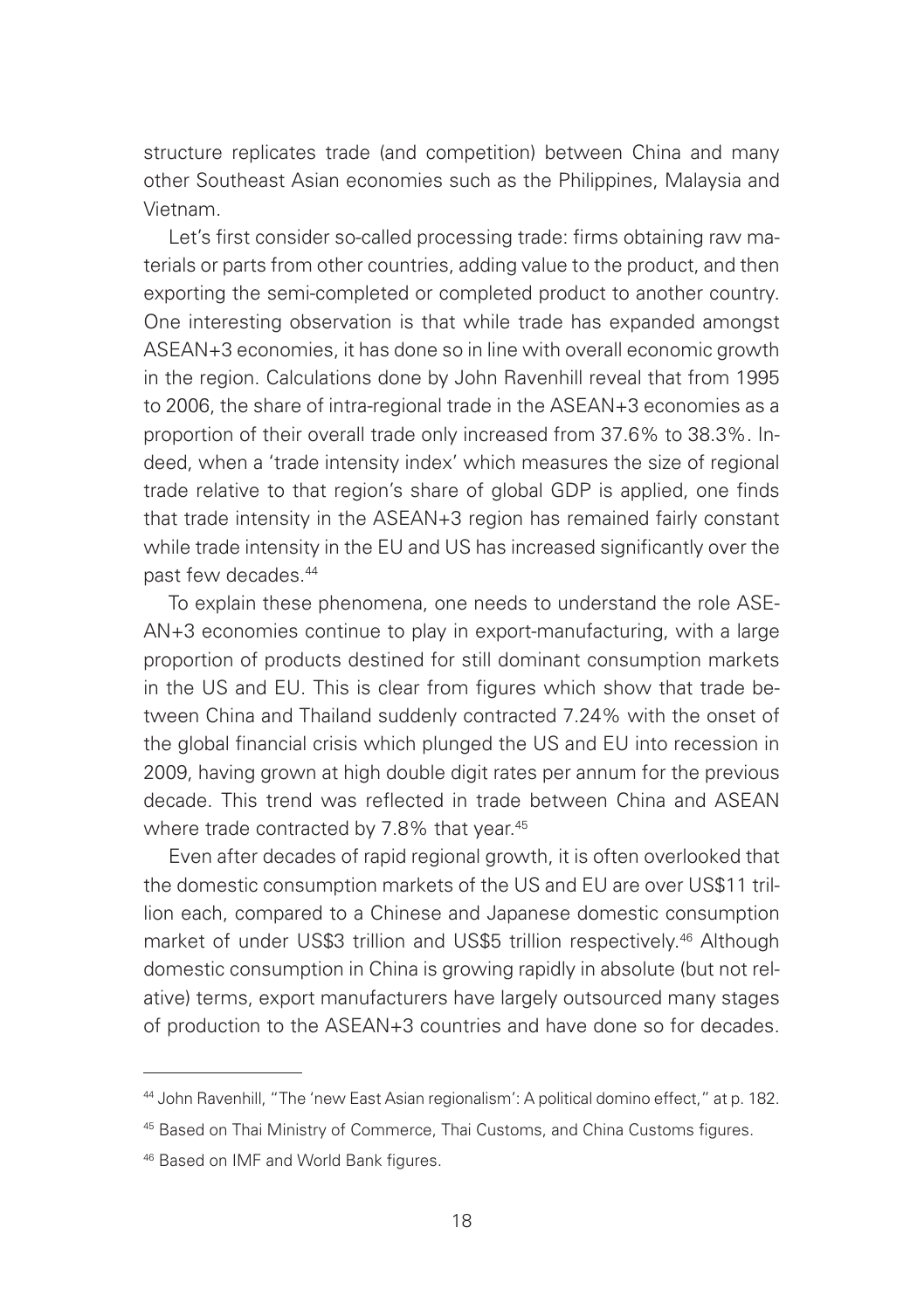This is clear from figures indicating that America's deficit in manufactured goods is almost entirely with Asia, while almost all of America's trade deficit with China is in processing trade (in contrast to ordinary trade where the product is solely produced in the one country before being exported.)47

The recent difference – particularly since early this century - is that China's rise has caused many firms to relocate export-orientated manufacturing processes from countries such as Thailand to China's Pearl River Delta region. This is reflected in the fact that around two-thirds of America's trade deficit is with China (and Taiwan), and much of the remaining third with the other ASEAN+3 economies such as Japan, South Korea and Malaysia.<sup>48</sup> The US also had a significant trade deficit of US\$14 billion in 2011 with Thailand, on bilateral volume of US\$40 billion.<sup>49</sup> Indeed, the Chinese Ministry of Commerce has indicated that foreign enterprises account for over half of China's exports and imports,<sup>50</sup> with the lion-share of foreign-direct-investment (FDI) traditionally going into the export-manufacturing sector.<sup>51</sup> More than 55% of export-manufacturing growth in China is driven by the activities of foreign firms.<sup>52</sup>

Regarding the ASEAN+3 economies as a whole, the evidence is that over two-thirds of the value of exports from the region (once the parts

<sup>47</sup> Ari Van Assche, Chang Hong and Veerle Slootmaekers, "China's International Competitiveness: Reassessing the Evidence," *LICOS Discussion Papers 20508*, April 25, 2008, pg. 13 <http://www.econ.kuleuven.be/licos/publications/dp/dp205.pdf> accessed June 20, 2013.

<sup>48</sup> See *The Facts About Modern Manufacturing 8th ed* (Washington DC: The Manufacturing Institute, 2009) <http://www.nist.gov/mep/upload/FINAL\_NAM\_REPORT PAGES ndf> accessed June 20, 2013.

<sup>49</sup> Office of the United States Trade Representative figures <http://www.ustr.gov/ countries-regions/southeast-asia-pacific/thailand> accessed June 24, 2013.

<sup>50 &</sup>quot;Foreign Direct Investment – The China Story," *World Bank news*, July 16, 2010 <http://www.worldbank.org/en/news/feature/2010/07/16/foreign-direct-investmentchina-story> accessed June 20, 2013.

<sup>51</sup> See Dan Steinbock, "Foreign Investment Relocates in China and Asia," *Ecomonitor*, February 27, 2013 <http://www.economonitor.com/blog/2013/02/foreign-investmentrelocates-in-china-and-asia/> accessed June 20, 2013.

<sup>52</sup> Mohamed Aslam, "The Impact of ASEAN-China Free Trade Area Agreement on ASEAN's Manufacturing Industry," *International Journal of China Studies* 3:1, 2012, pp. 43-78, at 73.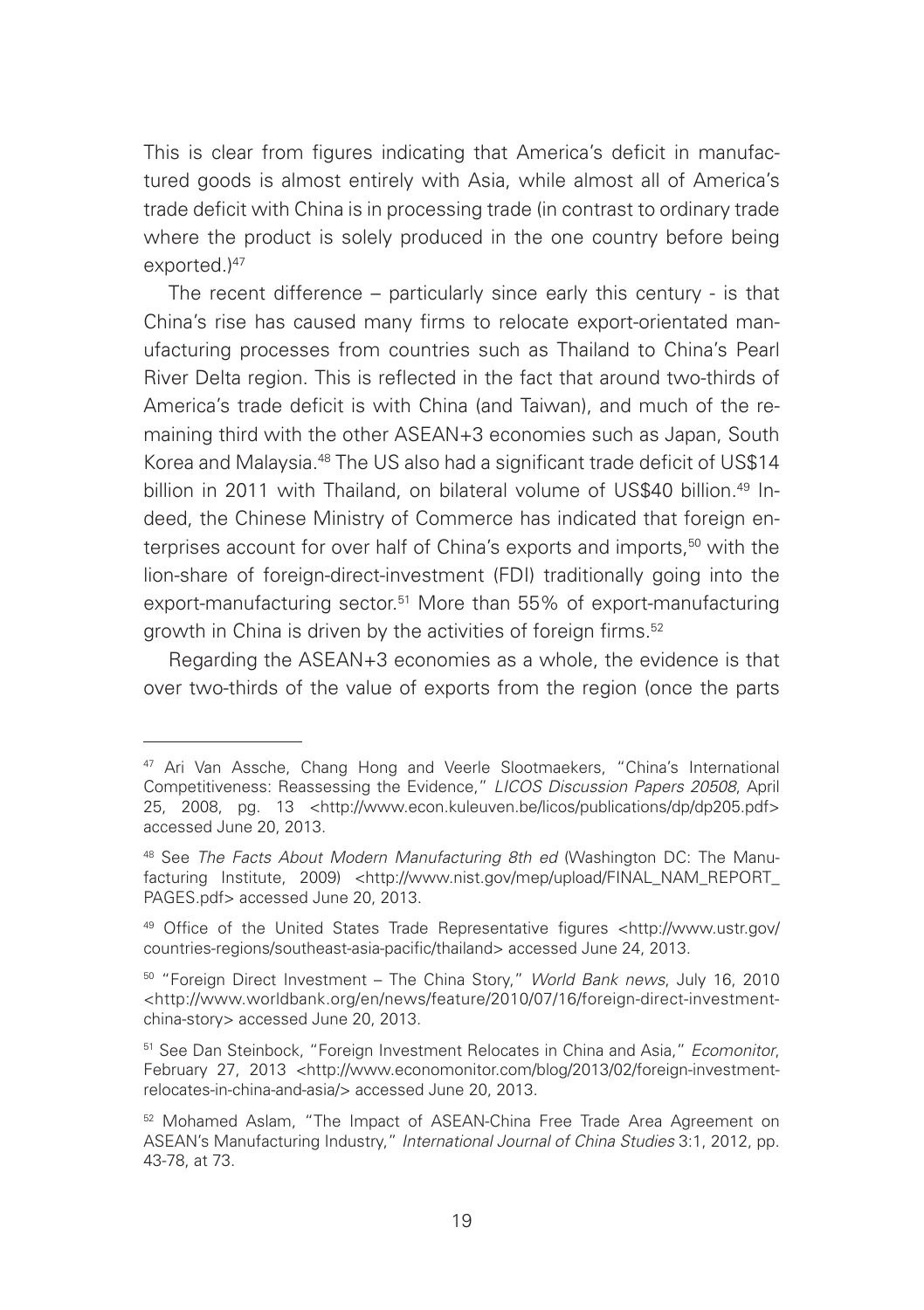and components are taken into account) eventually end up in the EU and US markets, rising from about half in 2006.<sup>53</sup>

It is clear that export-manufacturers view the ASEAN+3 region as a vast production chain with little discrimination as to where they locate production processes beyond commercial motivations of (capital and labour) cost and reliability. This is important because such a trade structure gives Beijing far less capacity to use trade for political or strategic purposes than is often assumed. If Beijing were to prevent Thai firms from exporting components to China for assembly, this would merely harm its own export-manufacturing sector (which employs around 10% of the workforce or approximately 75 million people54) with deleterious consequences for local export-manufacturing employment, export-orientated FDI, and any resulting technology transfer that might occur. Thai firms would simply relocate part of the production process elsewhere. Indeed, given the complexity of intra-firm trade in the production process, it would be extremely difficult for Beijing to quarantine any fallout to just Thai manufacturing firms as these firms are likely to be in partnership with other multinational corporations (MNCs) in the production process.

Instead of intra-firm or processing trade, Beijing could attempt to target Thai exports of commodities to its markets. This would cause a different set of problems. The southern provinces and regions such as Yunnan and Guangxi which purchase much of the Thai agricultural produce would suffer from any disruption.<sup>55</sup> Likewise, China is the largest consumer of natural rubber in the world, accounting for over one third of global rubber consumption in 2011. Over 80% of China's rubber is imported from Thailand, Malaysia and Indonesia which together with India and Vietnam

<sup>53</sup> John Ravenhill, "The 'new East Asian regionalism': A political domino effect," at 182; Asian Development Bank, *Emerging Asian Regionalism: A Partnership for Shared Prosperity* (Manilla: ADB 2009).

<sup>54 &</sup>quot;Foreign Direct Investment – The China Story."

<sup>&</sup>lt;sup>55</sup> It takes more than 2 weeks for landlocked provinces like Yunnan to import agricultural products from Southeast Asia by sea, but only 2-3 days via the Kunming-Bangkok Highway. See "R3 Road helps increase Thai-fruit export to China," *NNT Time*, August 6, 2012 <http://www.xsbnnews.com/html/2012-08/984.html> accessed 21 June 2013.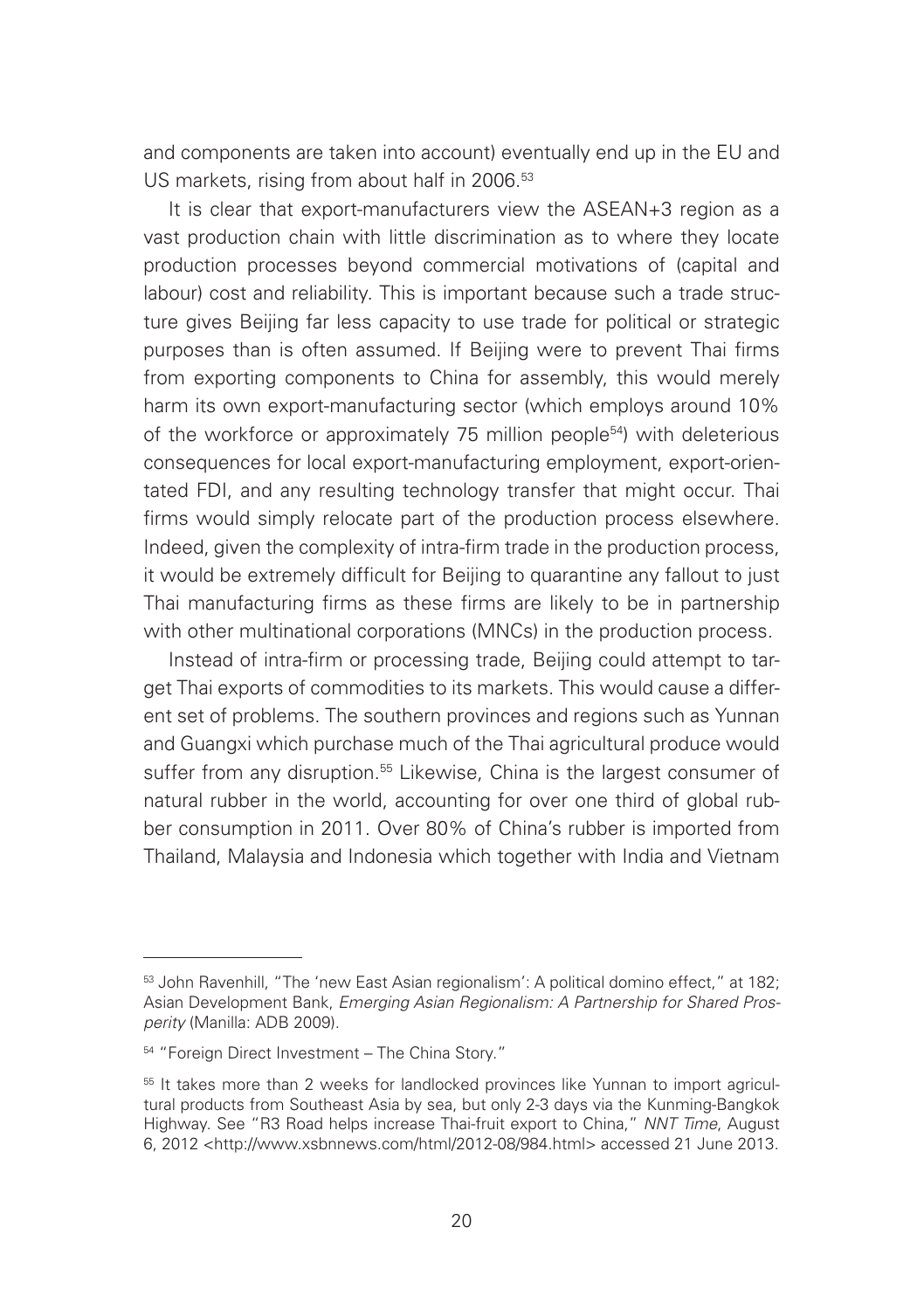account for around 85% of global production.<sup>56</sup> Once again, China can illafford any disruption in this commodity.

Moreover, although manufacturing MNCs are the great beneficiaries of regional production networks as this allows them to lower costs and raise efficiencies, wholly Thai-based manufacturers (mainly small and medium-size enterprises or SMEs) are the potential losers; while the loss of local manufacturing jobs is a concern for all Asian governments with still young populations.<sup>57</sup> In this context, there is strong evidence that China-Thailand trade is becoming more competitive rather than complementary in the critical export-orientated sector. Focusing on the electrical and electronic (E&E) sectors, which is important to both Thailand and China, is instructive as the majority of export-orientated products from ASEAN and China are E&E.58

In an analysis of Chinese E&E exports from 1992-2005, 'high technology' products now comprise over 30% of exports, with a growth rate of 32% per annum over the period. The second fastest growing category is 'medium high technology' products, having grown at 22% over the same period. Both these sub-categories outpace 'medium-low technology' and 'low technology' sub-categories, giving a strong indication that Chinese exports are moving up the value chain of production.<sup>59</sup>

<sup>56</sup> *Global and Chinese Natural Rubber Industry Report*, 2012 (San Francisco: Business Wire, 2012.)

<sup>&</sup>lt;sup>57</sup> On competition in manufacturing jobs between China and Southeast Asian economies such as Thailand, see *Business Trends 2013: Adapt, Evolve, Transform*  (Westlake: Deloitte University Press 2013) <http://cdn.dupress.com/wp-content/ uploads/2013/03/2013-SO-Business-Trends\_vFINAL.pdf> accessed July 3, 2013; Yukon, "China's economic rise: opportunity or threat for East Asia?", *East Asia Forum*, May 20, 2012 <http://www.eastasiaforum.org/2012/05/20/chinas-economic-rise-opportunity-or-threat-for-east-asia/> accessed July 3, 2013.

<sup>58</sup> Mohamed Aslam, "The Impact of ASEAN-China Free Trade Area Agreement on ASE-AN's Manufacturing Industry." Note that intra-firm trade in E&E took off in the region from 1996 onwards following the signing of the WTO's Information Technology Agreement in 1996 by all major regional economies. Only Brunei, Myanmar, Cambodia and Laos remain non-signatories.

<sup>59</sup> Ari Van Assche, Chang Hong and Veerle Slootmaekers, "China's International Competitiveness: Reassessing the Evidence."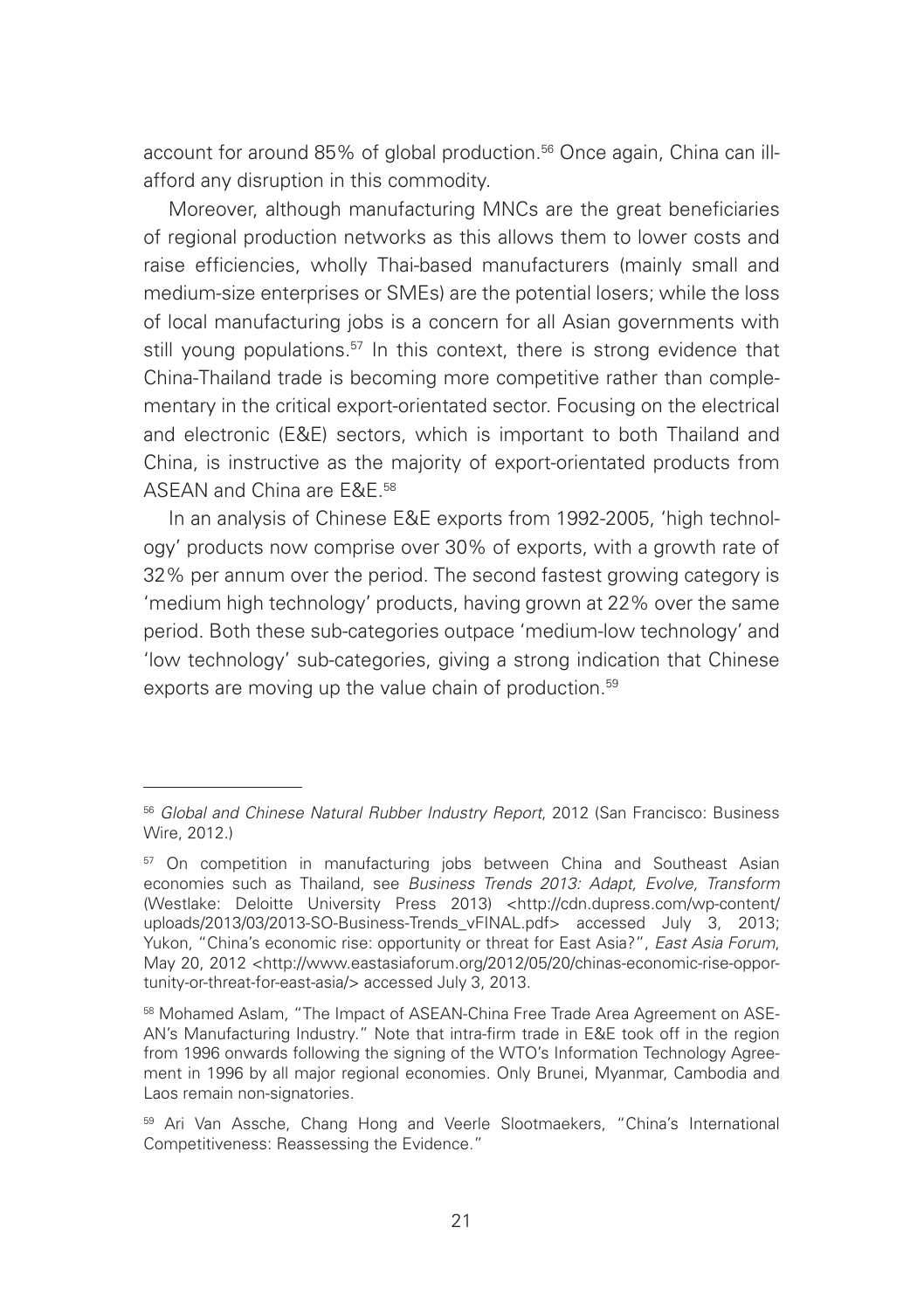Even though it is difficult to know the extent to which Chinese-based firms are genuinely adding value to products (as there is also evidence that China is importing more 'high tech' and 'medium high tech' parts and components for assembly before shipping the goods out again, $60$ ) the point is that Chinese-based firms are becoming direct competitors of Thai-based firms that have traditionally done well in the 'high technology' and 'medium-high technology' sub-categories. These include parts and components from end consumer products such as mobile phones, TVs, computers and computer accessories. A similar competitive situation exists between Chinese and Thai manufacturers in sectors that have traditionally been strong for Southeast Asian countries such as lowerend whitegoods, apparel, footwear, leather, metal products and furniture. Since competition for export-orientated job creation, markets and capital is intensifying rather than subsiding between Chinese and Thai manufacturers, the capacity of Beijing to offer or else retract largesse through levers from the trading relationship appears overstated.

### **CHINESE INVESTMENT IN THAILAND**

In July 2009, then Premier Wen Jiabao urged the audience of Chinese diplomats to "hasten the implementation of our 'going out' strategy and combine the utilisation of foreign exchange reserves with the 'going out' of our enterprises."61 According to Qu Hongbin, chief China economist at HSBC, "This is the first time we have heard an official articulation of this policy... to directly support corporations to buy offshore assets<sup>"62</sup> even though the modern version of the 'going out' strategy was first officially articulated in the 10<sup>th</sup> Five Year Plan (2001-2005.) The fact that Chinese

<sup>&</sup>lt;sup>60</sup> The same authors above look at China's ordinary exports (exports solely produced in China) and find that the vast majority remain on the 'low-tech' and 'medium low-tech' levels, suggesting that Chinese manufacturing still add far less value to processed E&E products than is generally assumed.

<sup>61 &</sup>quot;China to deploy foreign reserves," *Financial Times*, July 21, 2009 <http://www. ft.com/intl/cms/s/0/b576ec86-761e-11de-9e59-00144feabdc0.html> accessed June 22, 2013.

<sup>62</sup> Quoted in above.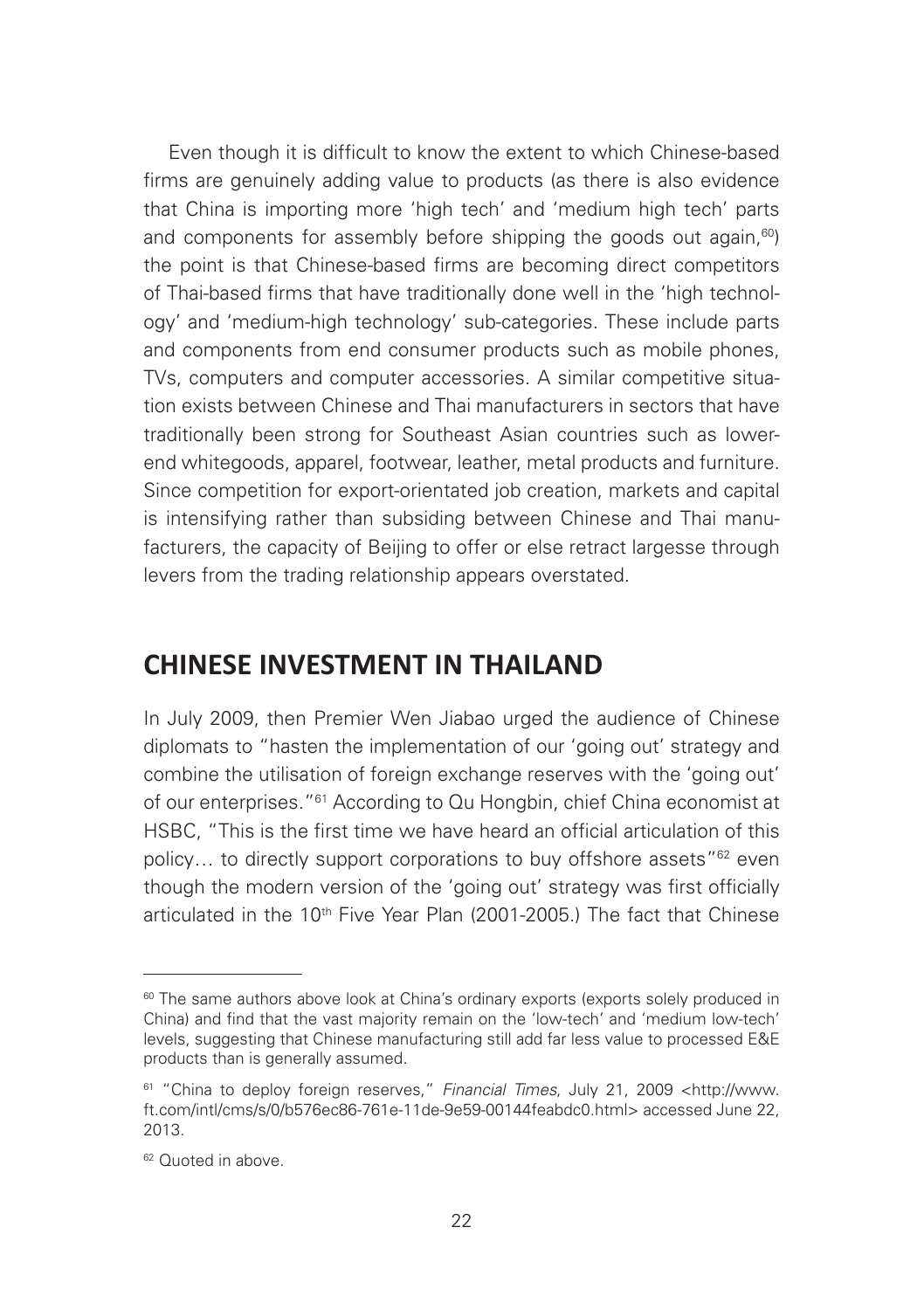state-owned-enterprises (SOEs) – receiving coordination and support from state agencies such as the National Development and Reform Commission, Ministries of Finance and Commerce, and the State Administration of Foreign Exchange – accounted for around 90% of all cumulative overseas or foreign direct investments (FDI)<sup>63</sup> registered at the end of 2011<sup>64</sup> further increases suspicion that political and strategic motivations could be behind some Chinese investment decisions in foreign markets<sup>65</sup> -- even if we accept the sage observation that so-called 'China Inc.,' is not monolithic but comprised of many different entities, interest groups and influences that are often in competition and even conflict with each other.

In assessing motivation and capability, the key is to look at the nature and scale of Chinese FDI in Thailand.

In relative terms, the heyday of Chinese FDI into Thailand occurred from the mid-1990s to around 2003 when it was estimated that cumulative Chinese FDI grew from around US\$12 million in the 1980s, to about US\$70 million in the 1990s, to approximately US\$1.19 billion by 2003.<sup>66</sup> Target sectors were diverse and spread evenly across the Thai economy, with the majority of FDI going into agriculture, textiles, metal products and machinery, E&E parts and products and chemicals.<sup>67</sup>

In recent times, Thailand has become a less important and less significant destination for FDI. According to Bank of Thailand (BoT) figures, outstanding (or still active) Chinese FDI into Thailand in 2011 was US\$1.23 billion. This compares with US\$46.86 billion from Japan, US\$24.11 billion from Singapore, US\$13.40 billion from the US, US\$9.30 billion from the Netherlands, US\$6.12 billion from the UK, US\$3.24 from France,

<sup>&</sup>lt;sup>63</sup> The IMF definition of FDI is used and is defined as a foreign entity's ownership of a domestic company's equity of 10% or above.

<sup>64</sup> See Jack Perkowski, "Get Ready For More Chinese Overseas Investment," *Forbes*, March 10, 2012 <http://www.forbes.com/sites/jackperkowski/2012/10/03/get-readyfor-more-china-overseas-investment/> accessed June 21, 2013.

<sup>&</sup>lt;sup>65</sup> For a discussion of this issue, see Charles W. Freeman III and Wen Jin Yuan, "China's Investment in the United States – National Initiatives, Corporate Goals, and Public Opinion," *CSIS Freeman Briefing Report*, November 2011 <http://csis.org/files/publication/111107 Freeman\_Briefing\_China\_Investment\_in\_US.pdf> accessed June 23, 2013.

<sup>66</sup> United Nations Conference on Trade and Development figures from 2003.

<sup>&</sup>lt;sup>67</sup> Thai 2006 Bank of Investments figures.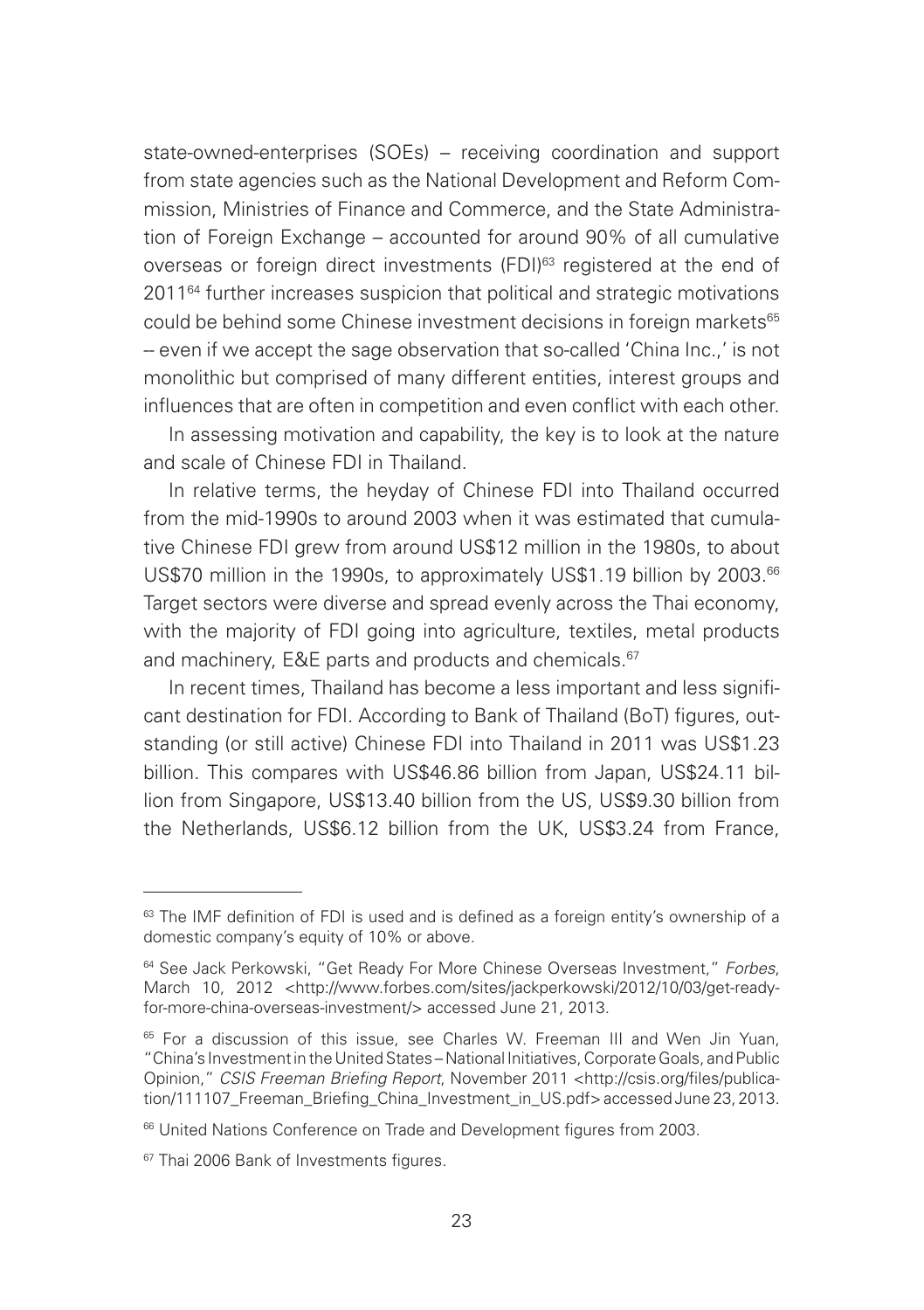US\$3.23 billion from Germany and US\$3.21 billion from Malaysia. Counting ASEAN and the EU as whole entities, outstanding FDI in Thailand is US\$27.68 billion and US\$25.92 billion respectively. (See *Table 1* for a summary).

To put the relative insignificance of Chinese FDI in another way, outstanding investment from China constituted about 0.81% of all FDI into the country. Even though Chinese FDI figures tend to be slightly understated for a number of accounting and transparency reasons, and there have been complaints about the accuracy of BoT figures, we can be reasonably sure that Chinese FDI as a proportion of all outstanding FDI into Thailand is not far above  $1\%$  of the total  $68$ 

| <b>Country/Grouping</b> | 2011   | 2009   | 2006  |
|-------------------------|--------|--------|-------|
| <b>ASEAN</b>            | 27.68  | 18.80  | 13.21 |
| EU                      | 25.92  | 20.64  | 14.23 |
| Japan                   | 46.86  | 36.83  | 27.65 |
| Singapore               | 24.11  | 16.08  | 11.75 |
| US                      | 13.40  | 10.48  | 9.13  |
| <b>Netherlands</b>      | 9.30   | 7.40   | 4.82  |
| France                  | 3.23   | 1.87   | 1.73  |
| Germany                 | 3.23   | 2.69   | 2.48  |
| Malaysia                | 3.21   | 2.40   | 1.27  |
| China                   | 1.23   | 0.55   | 0.37  |
| Total                   | 150.52 | 110.07 | 80.54 |

*Table 1: Outstanding (or active) FDI in Thailand in US\$ billions*

*Source: Bank of Thailand (Last updated, October 1, 2012.)*

<sup>&</sup>lt;sup>68</sup> Note that some studies have higher levels of Chinese FDI into Thailand. For example, see Shen Hongfang, "The Economic Relations between China and Thailand under the Context of CAFTA: An Assessment," *Chinese Studies* 2:1, 2013, pp. 52-60. BoT figures have been used because these figures only include known capital that was actually brought into Thailand, not figures based on Memoranda of Understanding or regulatory approvals where actual capital utilisation in Thailand is not known.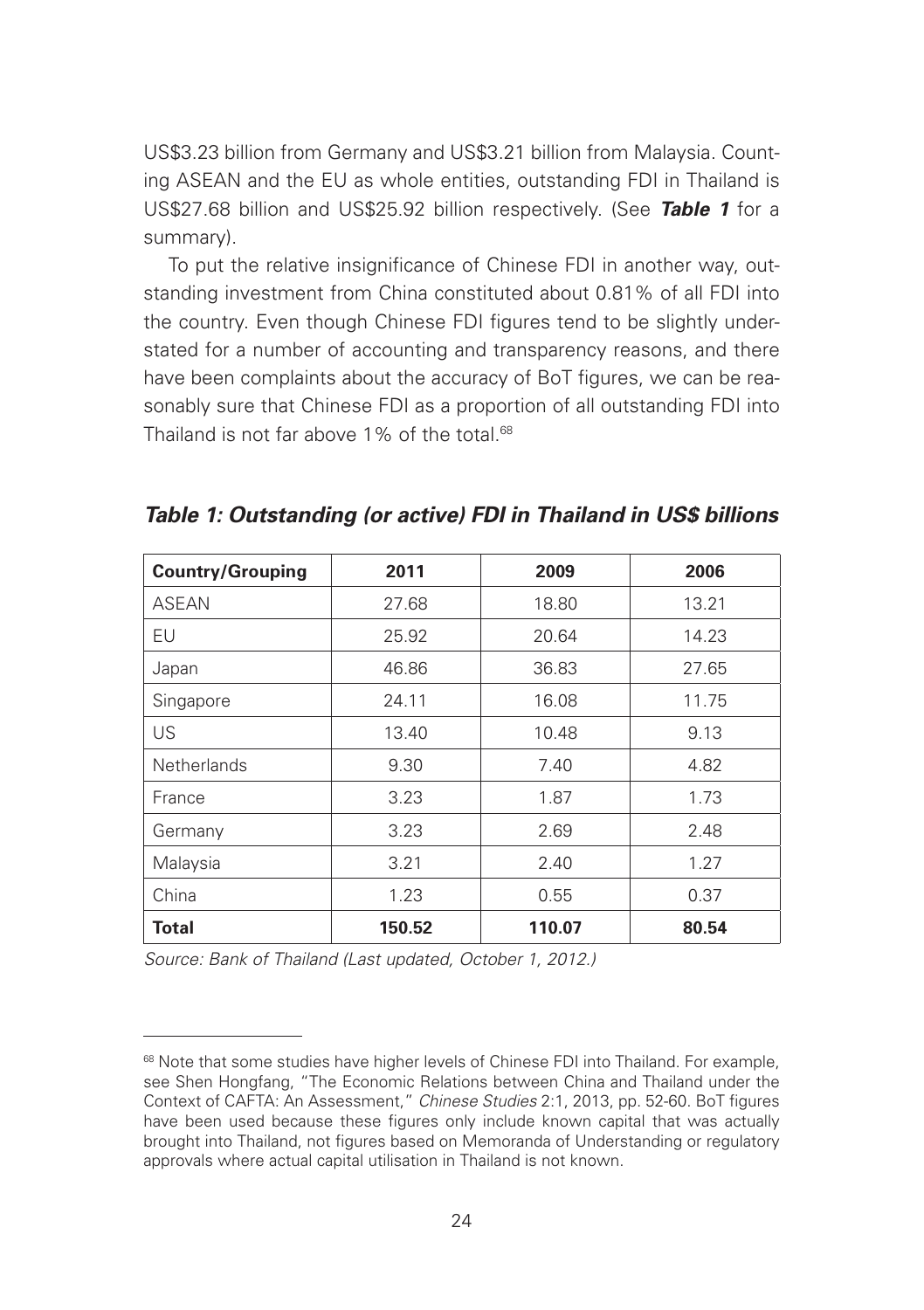These figures should put to rest comparisons between Chinese FDI activity in a much more diverse and open economy such as Thailand's compared to such activity in neighbouring Cambodia which is seemingly being pulled into Beijing's political orbit. From 1994-2011, Chinese FDI into Cambodia had reached a cumulative US\$8.8 billion, with South Korea second at US\$4 billion and Malaysia third at US\$2.6 billion – the Chinese figure being over 22% of all FDI received during that period.<sup>69</sup> Chinese companies (mainly SOEs) are the dominant foreign investors in major 'nation building' projects in the mining, infrastructure, petroleum and energy sectors.<sup>70</sup>

The nature of Chinese FDI into Thailand also suggests that an increasing majority of it is destined for the intra-firm or processing trade sectors. From 2000-2010, 57% of FDI into Thailand went into the manufacturing industry, with finance the next largest at 11%. In 2012, the proportion of FDI that went to the Thai manufacturing was around 61.5%, rising from 55% in 2011.71 Within the Thai manufacturing sector, the four key subsectors attracting FDI were E&E, chemicals, rubber and plastic products and motor vehicle parts and components (in descending order.) Chinese FDI activity in Thailand does not deviate significantly from these trends. This suggests that Chinese firms (along with most East Asian and ASE-AN counterparts) mainly view Thailand as just one option out of several in Southeast Asia (along with the Philippines, Indonesia, Vietnam and Cambodia) with respect to the regional export-orientated manufacturing supply chain.<sup>72</sup>

<sup>&</sup>lt;sup>69</sup> Figures from Cambodia Investment Guide and Council for Development of Cambodia 2012. Quoted in Heng Pheakdey, "Cambodia-China Relations: A Positive Sum Game?" *Journal of Current Southeast Asia Affairs* 2, 2012, pp. 57-86 at 61 <http://journals.sub. uni-hamburg.de/giga/jsaa/article/viewFile/545/543> accessed June 24, 2013.

<sup>70</sup> Examples include China Railway Construction Corporation to invest US\$11.2 billion over the next four years to build a 400km railway, steel plant and seaport which is the biggest investment in Cambodia to date. China's Perfect Machinery Industry Corp signed a US\$2.3 billion contract with Cambodia's Petrochemical Company in 2012 to build the country's first oil refinery plant. China's Guangdong Agribusiness Group committed US\$425 million in 2012 towards rubber estates in Cambodia's Kratie and Mondulkiri provinces.

<sup>71</sup> Bank of Thailand figures.

<sup>72</sup> Of these Southeast Asian countries, Thailand has the highest average monthly wages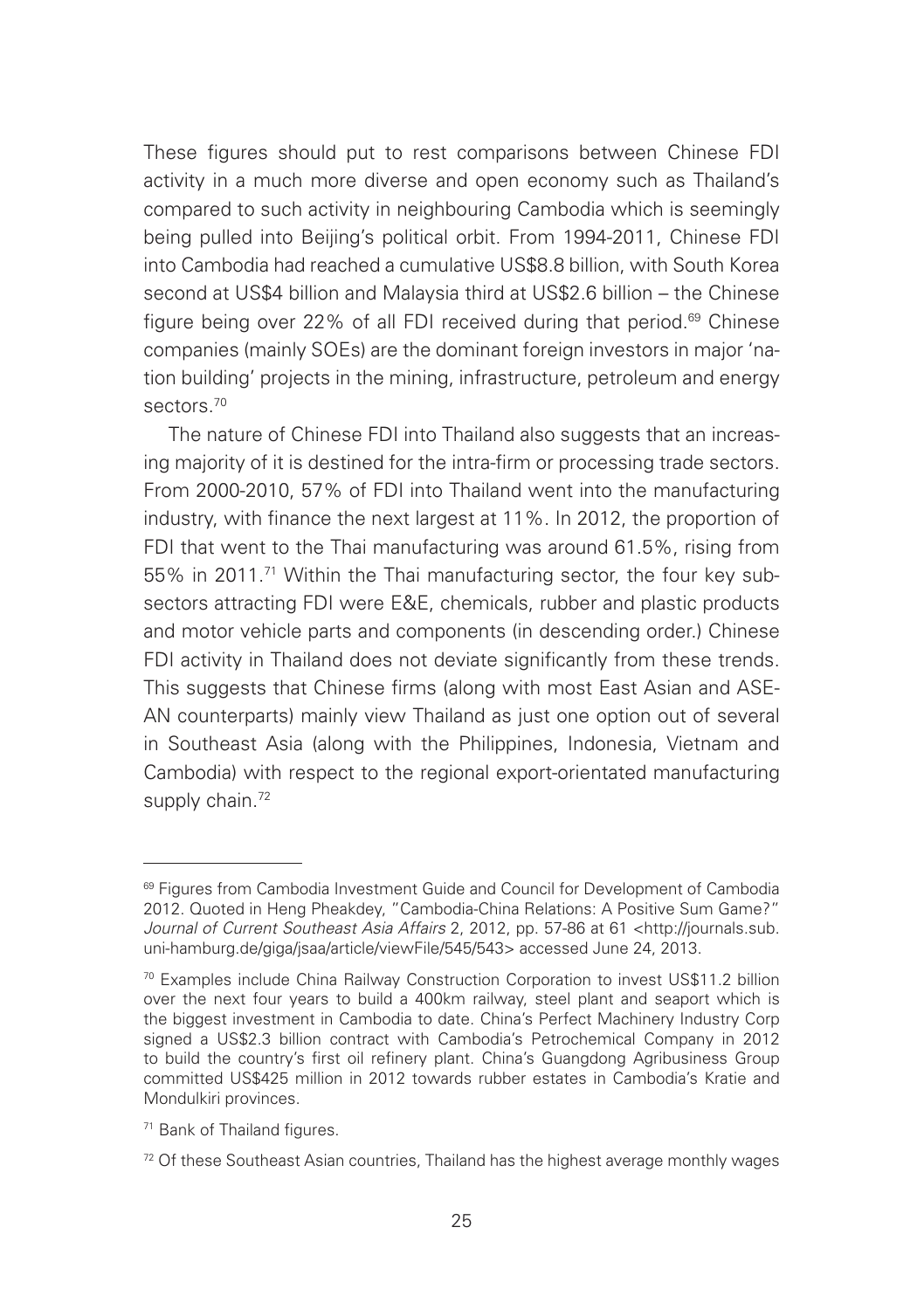This is significant because there is little evidence that a significant amount of Chinese FDI into Thailand has strategic or political motivations attached to it.

Unlike in Cambodia, Thai sectors open to FDI do not tend to correspond with the sectors deemed 'strategic' or 'important' by the Chinese Communist Party and enshrined in the 12th Five Year Plan (2011-2015). This is important because institutional, financial and personnel links between 'national champions' in these sectors on the one hand, and CCP and political agencies on the other tend to be the most intimate – raising suspicion that 'national champions' are ultimately tools of the CCP and the Chinese government even if they pursue commercial interests in the vast majority of their transactions.<sup>73</sup> The seven CCP 'strategic sectors' encompass new forms of energy, next-generation informationtechnology (e.g., cloud computing), bio-technology, advanced equipment manufacturing, aerospace, new materials and advanced vehicles. Traditionally 'important' sectors include finance, high-end services sectors, fossil fuels, mining and minerals, traditionally IT, and aviation and heavy industries. SOEs and especially 'national champions' in these sectors overwhelmingly take the lead in these 'strategic' and 'important' sectors. This is reflected in analyses of Chinese FDI around the world in which sectors such as energy (47%), metals (16%) and transportation (14.7%) dominate in volume as they constitute the largest transactions, while the strategic sectors dominate when it comes to Chinese SOE interest in advanced economies.74

When 'strategic' and 'important' sectors for the CCP are not in play – as is the case of SOEs in Thailand – central officials tend to allow provincial authorities to take the lead. The point is that it is rare for Beijing to

in the manufacturing sector, although Thailand's advantage is strengthened by its relatively well-trained and reliable manufacturing workforce, solid institutions and developed capital markets. See Yifan Hu, "ASEAN: A Hot Destination for Outbound Investment," *PIIE China Economic Watch*, June 5, 2013 <http://www.piie.com/blogs/china/?p=2677> accessed June 23, 2013.

<sup>73</sup> See John Lee, "China's Corporate Leninism," *The American Interest*, May/June, 2012 < http://www.the-american-interest.com/article.cfm?piece=1231> accessed June 23, 2013.

<sup>74</sup> See Heritage China Global Investment Tracker < http://www.heritage.org/research/ projects/china-global-investment-tracker-interactive-map> accessed June 24, 2013.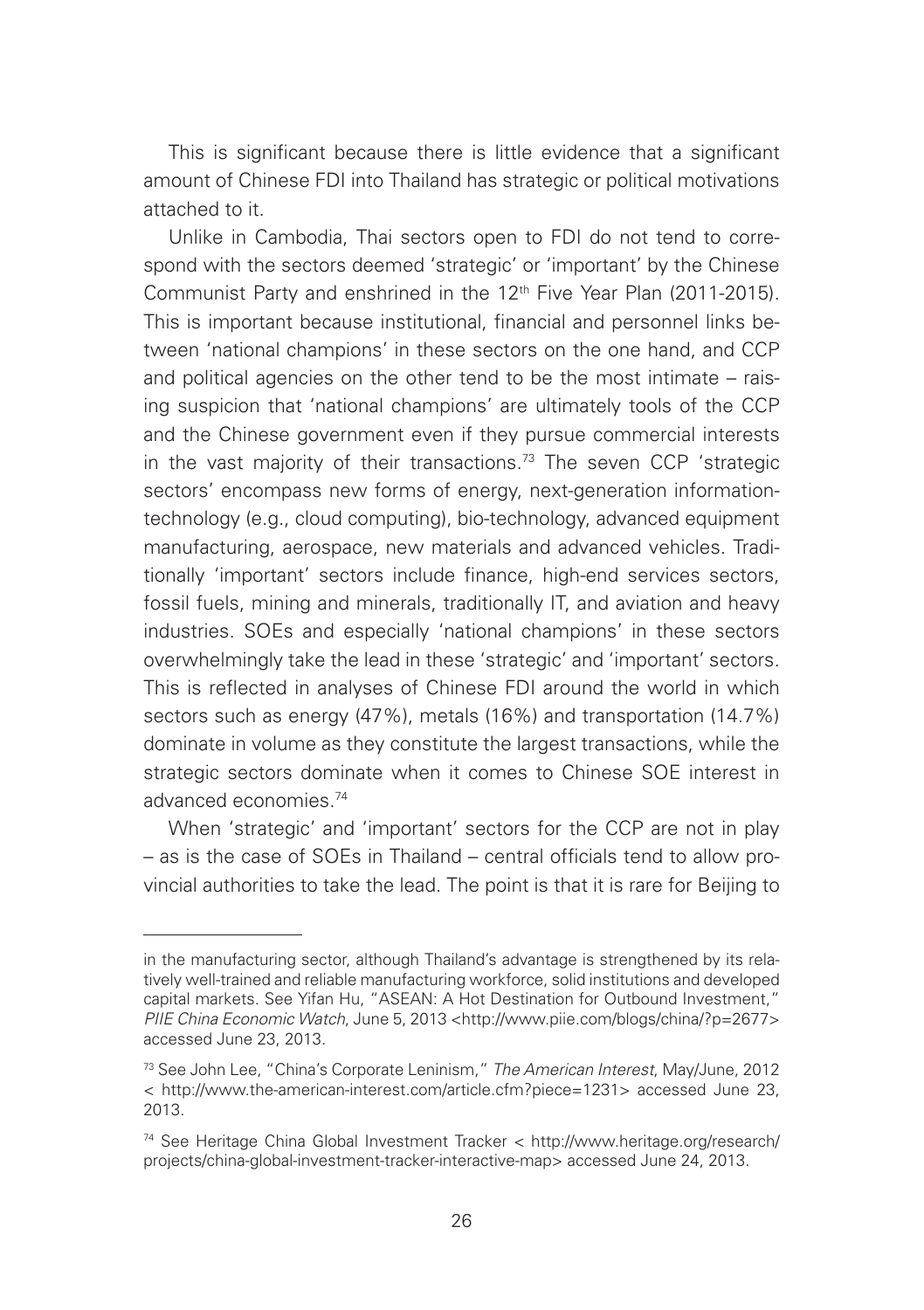exercise or impose significant oversight over what Chinese central and provincial SOEs do in Thailand.

An even examination of Thai FDI into China reveals that China is far from being a dominant destination for Thai FDI. Cumulative investment rose from US\$788.51 million in 2006, to US\$1.92 billion in 2009, to US\$2.28 billion in 2011. This represented 9.2% of all Thai FDI in 2006, 11.17% in 2009, and 5.62% in 2012 – proving that China is far from being a dominant investment destination for Thai firms while future trends remain uncertain. Given that the majority of Thai FDI into China is destined for the export-orientated industry. Thai FDI figures as a proportion of total FDI could well fall as manufacturing wages in China are now over twice as high as in other developing countries in Asia.<sup>75</sup> Indeed, Singapore remains the single most important FDI destination for Thai firms, with US\$5.97 billion in 2011 (14.7% of total Thai FDI.)76 The rest of ASEAN received US\$12.13 billion of Thai FDI in 2011 (29.9% of total Thai FDI.)

### **CHINA'S PSYCHOLOGICAL CAPACITY TO INTIMIDATE AND SEDUCE**

This *Paper* argues that Beijing lacks the economic levers to *coerce* Bangkok towards its political and strategic sphere of influence. Although China is growing in importance as a trade and investment partner of Thailand's, it is also argued here that China's capacity to use economic levers to *persuade* or else *seduce* Thailand to change its political or strategic orientation is still limited, and any such capacity is not likely to eventuate in the foreseeable future.

*Reality* based on objective numbers is one thing. *Perception* based on the inevitability of China's rise to a position of economic and possibly strategic dominance in Asia is another. Although China is nowhere near as dominant an economic partner (and strategic player in Asia) as

<sup>75</sup> Yifan Hu, "ASEAN: A Hot Destination for Outbound Investment," *PIIE China Economic Watch*.

<sup>76</sup> Bank of Thailand figures.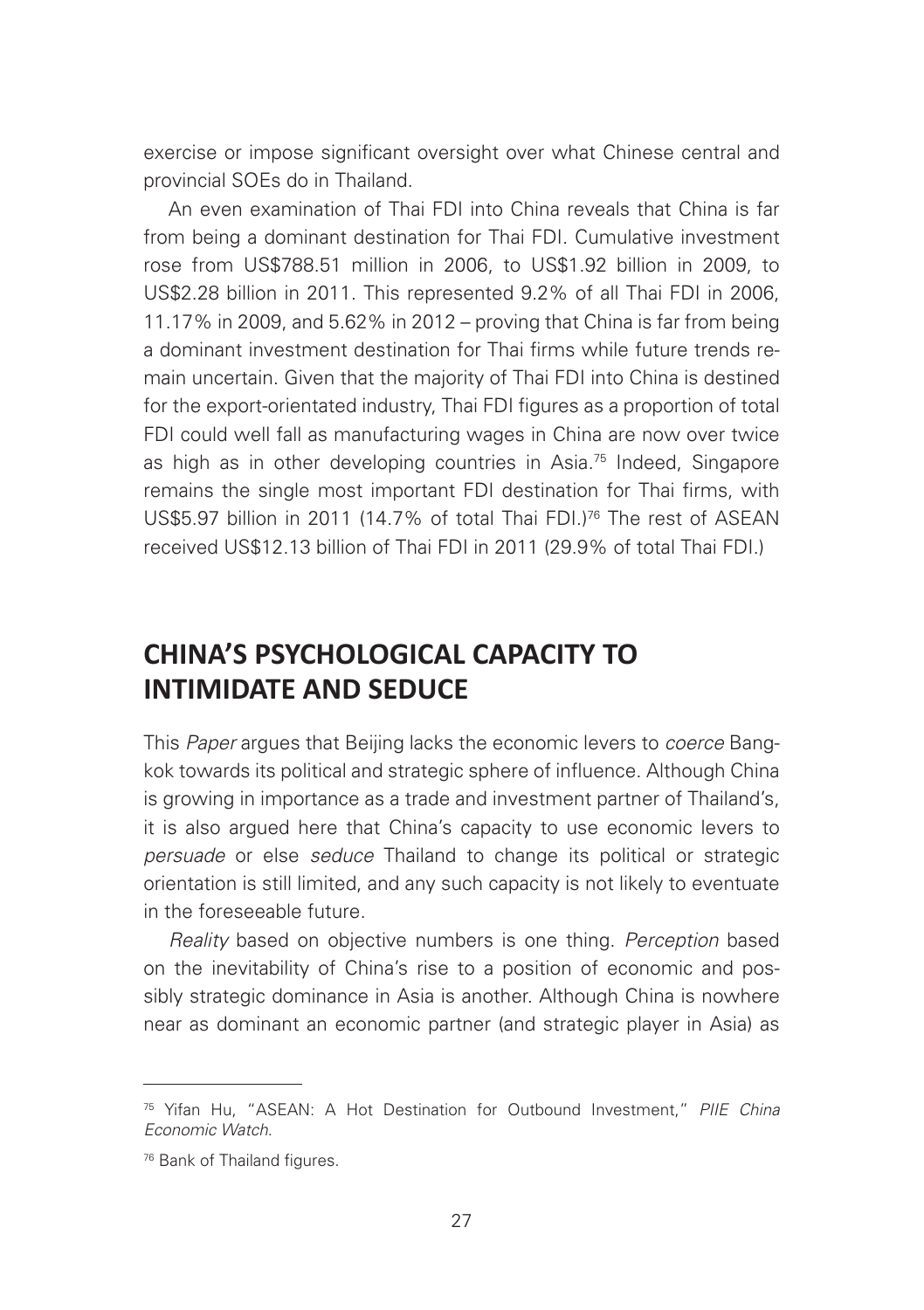is commonly made out, the persistent underlying assumption in conversations with Thai elites encompassing government and bureaucratic officials, business leaders, think-tankers and academics is that China and not the US or Japan will be the more important economic power in the future.<sup>77</sup> This same sentiment was reported almost a decade ago in a confidential 2004 cable (that was subsequently released by Wikileaks) by then American Ambassador Darryl Johnson who observed that Thai experts tend to accept China's growing power as inevitable, are generally positive about China's continued goodwill in the region as its power grows, and see China's rise as an opportunity rather than a threat even if Thai officials are eager to preserve the security alliance with Washington well into the future.78 More recently and according to a 2013 study, more Thais consider China rather than the US, Japan or Singapore as a 'model' for their country.79

As an enormous and fast growing authoritarian state that is already integrated into the existing regional economic order, China also has the greater psychological capacity to *intimidate* and/or *seduce* even if material reality does not support this conclusion. In terms of Beijing's capacity to intimidate, it is telling that there was widespread scepticism and even

<sup>77</sup> All conversations were off-record and took place from May 27-31 in Bangkok. They were conducted in English. Fourteen conversations took place during this time. Two officials (Director-General and First Secretary levels) were from the Ministry of Foreign Affairs. Three academics were from Chulalongkorn University, and one was from the University of the Thai Chamber of Commerce. Four were researchers from the Thailand Development Research Institute. Three officials were from the Australian High Commission in Bangkok (including the High Commissioner) and one official was from the American Embassy in Bangkok. Conversations covered the Sino-Thai economic, defence and political relationship, the Thai economy and attitude to regionalism and FTAs, and future Thai challenges and responses.

<sup>78</sup> Confidential cable on "Thai views of a more assertive China," October 20, 2004 <http://thaicables.wordpress.com/2011/07/06/04bangkok7313-thai-views-of-a-moreassertive-china/> accessed July 18, 2013.

<sup>79 16.2%</sup> of Thais surveyed considered China as a model, compared to 15,5%, 12.4% and 8.4% for the US, Japan and Singapore respectively. Note that 46% of Thais believed that the country needed to find its 'own' model: Min-Hua Huang and Bridget Welsh, "Follow the Leader? Soft Power of China and the US Compared," *Paper prepared for delivery at conference on 'China's Rise: Assessing Views from East Asia and the United States,' at the Brookings Institution*, March 29, 2013 <http://www.asianbarometer.org/newenglish/publications/ConferencePapers/2013\_3conference/paper4. pdf> accessed July 18, 2013.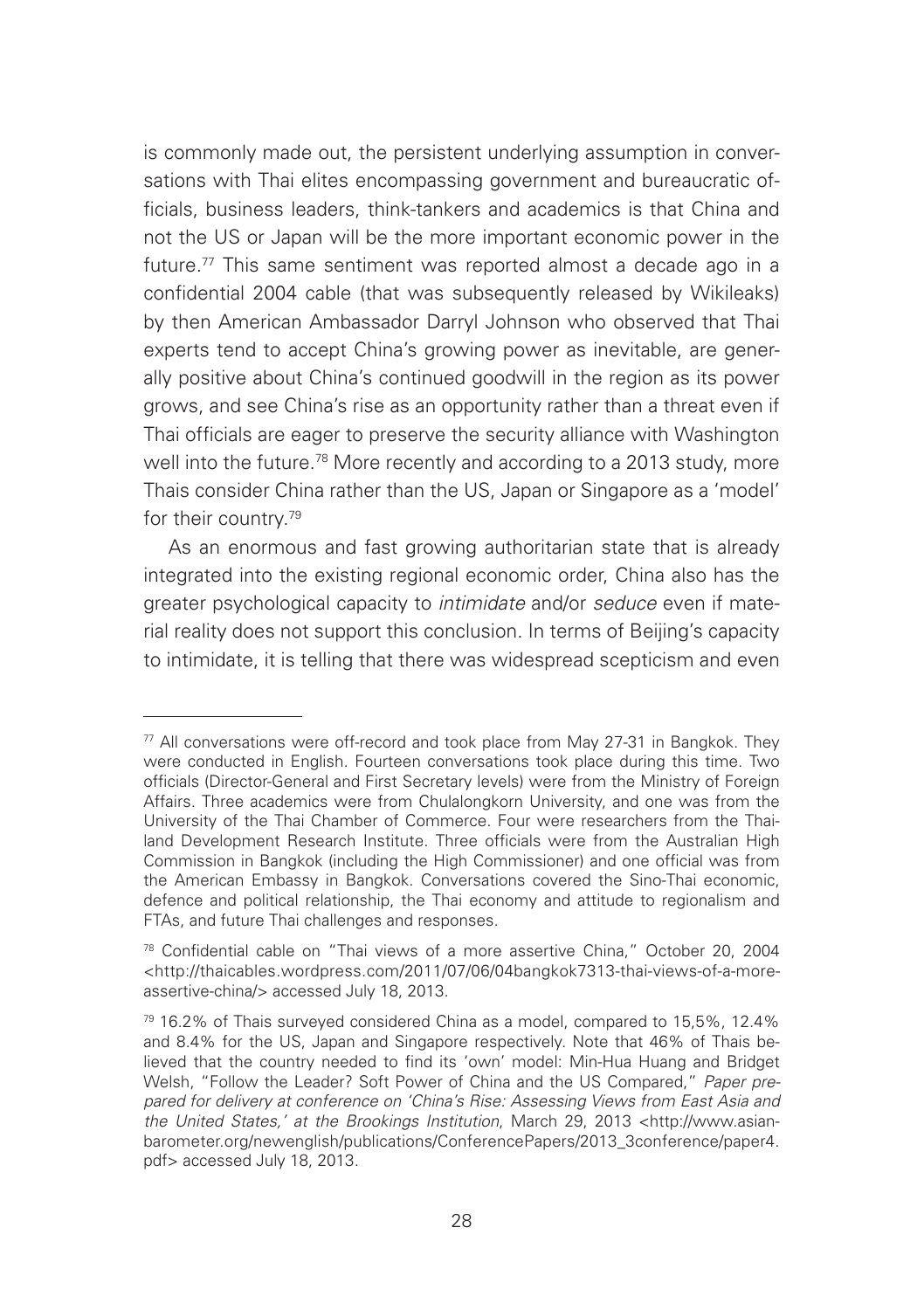concern amongst elites and in the Thai media that the US 'rebalance' or 'pivot' to Asia could place Thailand (a US treaty ally) in a difficult position and "spoil Thailand's strong ties with China." This was reflected in a poll conducted just prior to President Barack Obama's visit to Thailand in November 2012 in which more people believed that the American pivot was 'bad' because it would negatively affect Sino-Thai relations (36.09%), than those who consider the 'pivot' a 'good' thing  $(27.35\%)$ <sup>80</sup>

More generally, and in the absence of specific threats, as from Communism during periods of the Cold War, Thailand's strategy vis-à-vis great powers has been to maintain a studied stance of neutrality between them, and to only overtly pick a side if it is the winning one. But there is a difference between studied neutrality and gradually drifting towards one side or the other. While US officials remain reluctant to recognise that Bangkok could be drifting away from its strategic orbit, the tendency to pre-emptively appease a diplomatically assertive and occasionally prickly China is effectively allowing Beijing a greater role in redefining and channelling the direction of Bangkok's ostensibly neutral strategic direction.

Further argument that the rise of authoritarian China is both intimidating Thai officials and seducing its other elites is put forward by one commentator who insightfully points out that "When Thailand announced its intention, in 2010, to become a 'strategic partner' of China, there were few, if any, public concerns expressed [as to] how this [new] relationship could potentially damage its [existing] relationship with the United States, Japan, South Korea and other ASEAN members, especially those ASEAN members who are claimants in territorial disputes with China over the South China Sea." As he concludes, "Apart from revealing Thai public ignorance of regional affairs, this also gives an insight into the success of Chinese public diplomacy in Thailand."81

In economic matters, the fear and lure of China is also apparent in Thailand's impending decision on its four high-speed train lines from Bangkok to Chiang Mai, Nong Khai, Rayong and Padang on the Malaysia

<sup>80</sup> NIDA Poll, November 8-9, 2012 < http://nidapoll.nida.ac.th/main/index.php/en/2012-08-06-13-57-45/339-114-2555> accessed July 18, 2013.

<sup>81</sup> Sasiwan Chingchit, "After Obama's Visit: The US-Thailand Alliance and China," *East-West Center Asia Pacific Bulletin Number 189*, December 4, 2012 <http://www. eastwestcenter.org/sites/default/files/private/apb189.pdf> accessed June 24, 2013.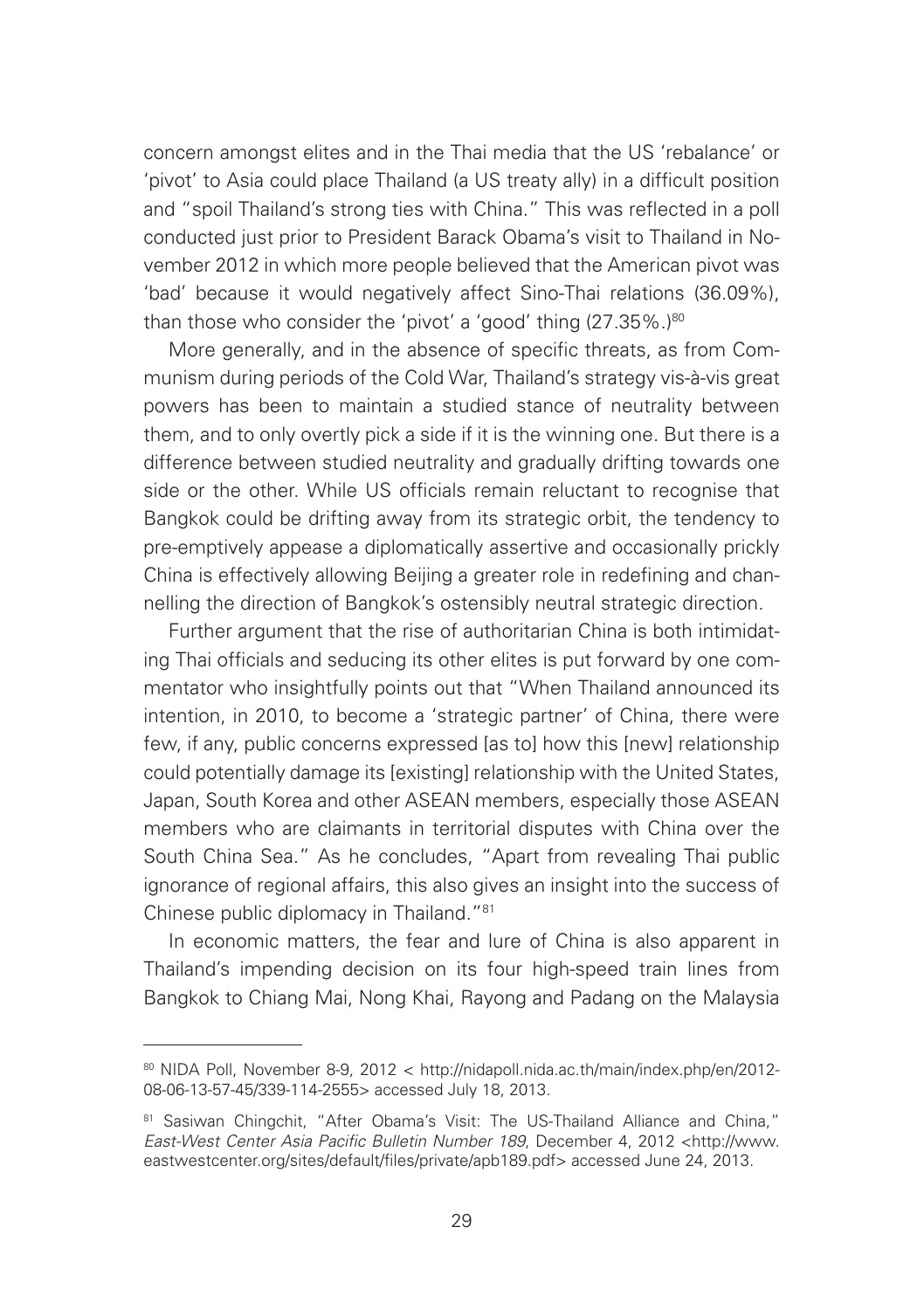border as part of the government's US\$65 billion plan to improve the country's transport infrastructure up to 2019. At least four countries – China, France, Japan, South Korea and Spain – have expressed an interest in bidding for the contracts. Conversations with Thai officials and academics confirm that the future economic and political consequences of *not* awarding the contract to Chinese bidders are being closely considered. No such concern was detected if bidders from the other countries were to fail

Indeed, the same observation can be made about Thailand's ambivalence towards participating in negotiations for the Trans-Pacific Partnership (TPP) which many in Beijing view as an attempt by America to economically 'contain' China.<sup>82</sup> After apparently expressing interest in joining the TPP in the lead-up to American President Barack Obama's visit in November 2012,<sup>83</sup> Bangkok appeared to subsequently backtrack on its position several months later when pressed by Chinese officials to state Thailand's position<sup>84</sup> –ambiguity which is likely to increase US frustration.<sup>85</sup>

To be sure, a rapidly growing Chinese psychological capacity to seduce is immensely aided by the lack in recent history of enmity between the two countries, the absence of major territorial disputes, and the powerful presence and role of ethnic-Chinese Thais comprising about 20% of the population, many of whom constitute the political, business and social elites. The overwhelming anecdotal evidence shows that many ethnic-Chinese Thais see China's rise more as an opportunity and much less as a threat  $86$ 

<sup>82</sup> For example, see "US using rules to contain China," *People's Daily*, February 2, 2012 <http://www.china.org.cn/opinion/2012-02/02/content\_24530216.htm> accessed June 24, 2013.

<sup>83 &</sup>quot;China to join TPP talks," *Bangkok Post*, November 13, 2012 <http://www.bangkokpost.com/news/local/320886/thailand-to-join-tpp-talks> accessed June 24, 2013.

<sup>84 &</sup>quot;Thailand denies being involved in US-led TPP talk," *Xinhua*, April 26, 2013 < http:// www.globaltimes.cn/content/777785.shtml#.UcfU7\_lmhcY> accessed June 24, 2013.

<sup>85</sup> Petchanet Pratruangkrai, "US wants Thai decision," *The Nation*, April 13, 2013 <http://www.nationmultimedia.com/business/US-wants-Thai-decision-30179907.html> accessed July 3, 2013.

<sup>86</sup> For example, see Tomoyoshi Isogawa, "Deepening economic ties: Thai conglomerate backs Chinese firm's expansion overseas," *The Asahi Shimbun*, April 28, 2013 <http:// ajw.asahi.com/article/globe/feature/china/AJ201304280011> accessed July 19, 2013;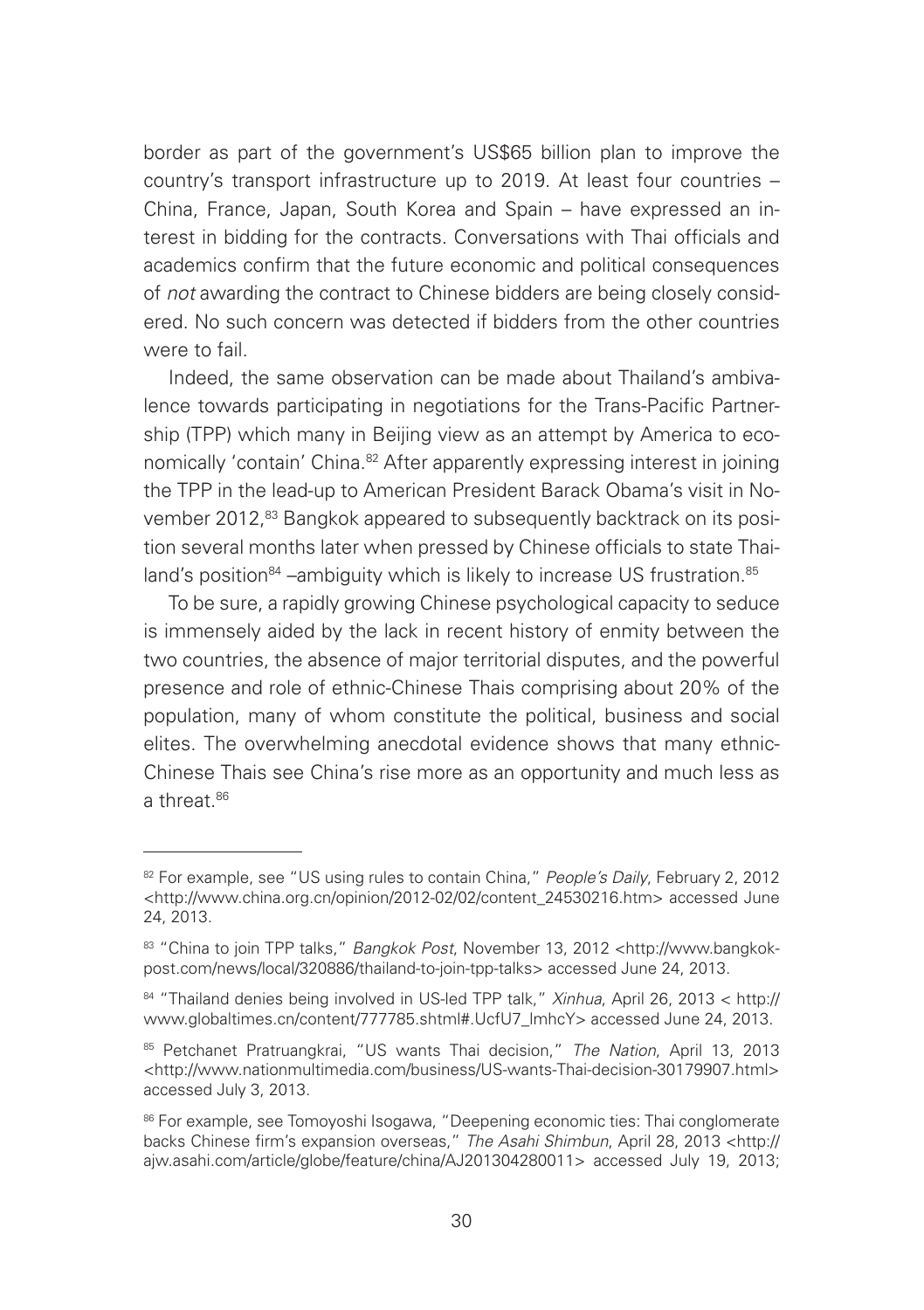The lure of China is confirmed by the fact that there are more Confucius Institutes and classrooms in Thailand than anywhere else in Asia. There are more Thais studying in Chinese universities than from any other ASEAN country, with only the US, Japan and South Korea sending more students than Thailand to China. There are more Chinese students in Thai universities than students from any other country.<sup>87</sup> Despite its greater economic importance, Japan and even the US do not generate the same level of appeal and excitement for many Thais.<sup>88</sup>

### **CONCLUSION**

As a small middle power in the Asia-Pacific, Thailand's record of deft diplomacy vis-à-vis great powers is admirable and impressive. The country's history of amity with China and its currently strong relations with Beijing is an advantage for Bangkok. But in projecting far into an unknowable future, many Thais appear to be ignoring economic facts and foreseeable trends that suggest that Thailand is not now, and will not be as dependent on the Chinese economy as neighbours such as Cambodia and Myanmar have become.

This is not to deny that managing relations with China should be a high priority for Thailand. But positioning itself too early for a Chinadominated Asia – and taking an unbalanced view of China's importance to its future – when the material evidence points to a far more diverse and complex strategic and economic reality is a danger. Doing so could jeopardise the future of its treaty alliance with the US, strain relations with still more important economic partners such as Japan, and inhibit

Patrick Ong, "Chinese Identity in Thailand and Singapore," April 19, 2012 < http://www. catandnat.com/pages/content/chinese-identity-thailand-and-singapore#.Uef1R41mhcY> accessed July 19, 2013

<sup>87</sup> Zhao Xin-Cheng, "Sino-Thai Educational Exchanges and Cooperation in the case of Confucius Institutes," *Paper presented to first Thai-Chinese Strategic Research Seminar*, Bangkok, August 24-26, 2012 <http://www.nrct.go.th/th/Portals/0/data/% E0%B8%A0%E0%B8%95/2555/10/1stThai-Chinese\_doc/Chinese-Presenters/ZHA-OXI~1.PDF> accessed June 23, 2013.

<sup>88</sup> Min-Hua Huang and Bridget Welsh, "Follow the Leader? Soft Power of China and the US Compared."